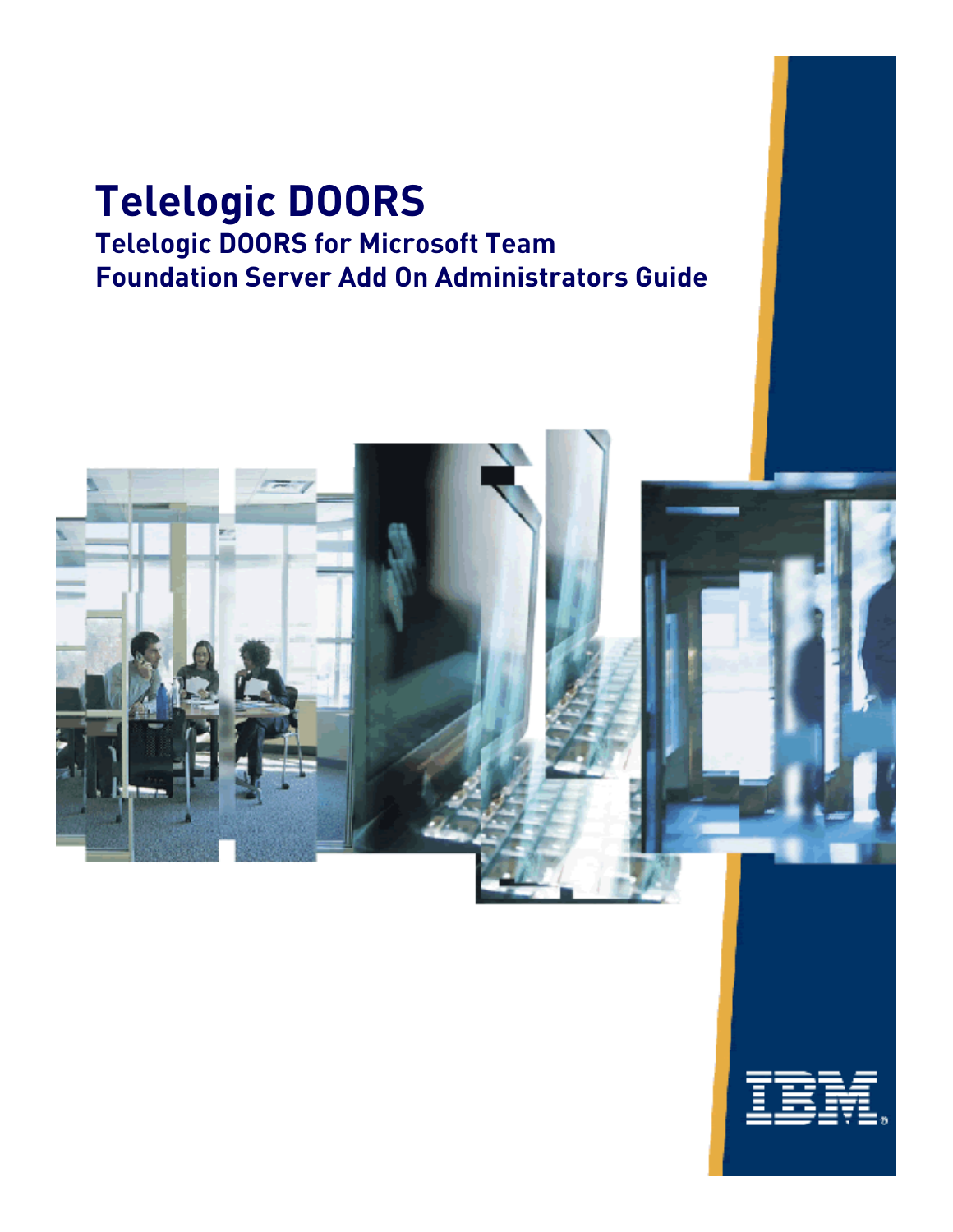## *Telelogic DOORS TFS*

*Administrator Manual*

*Release 2.0.0.0*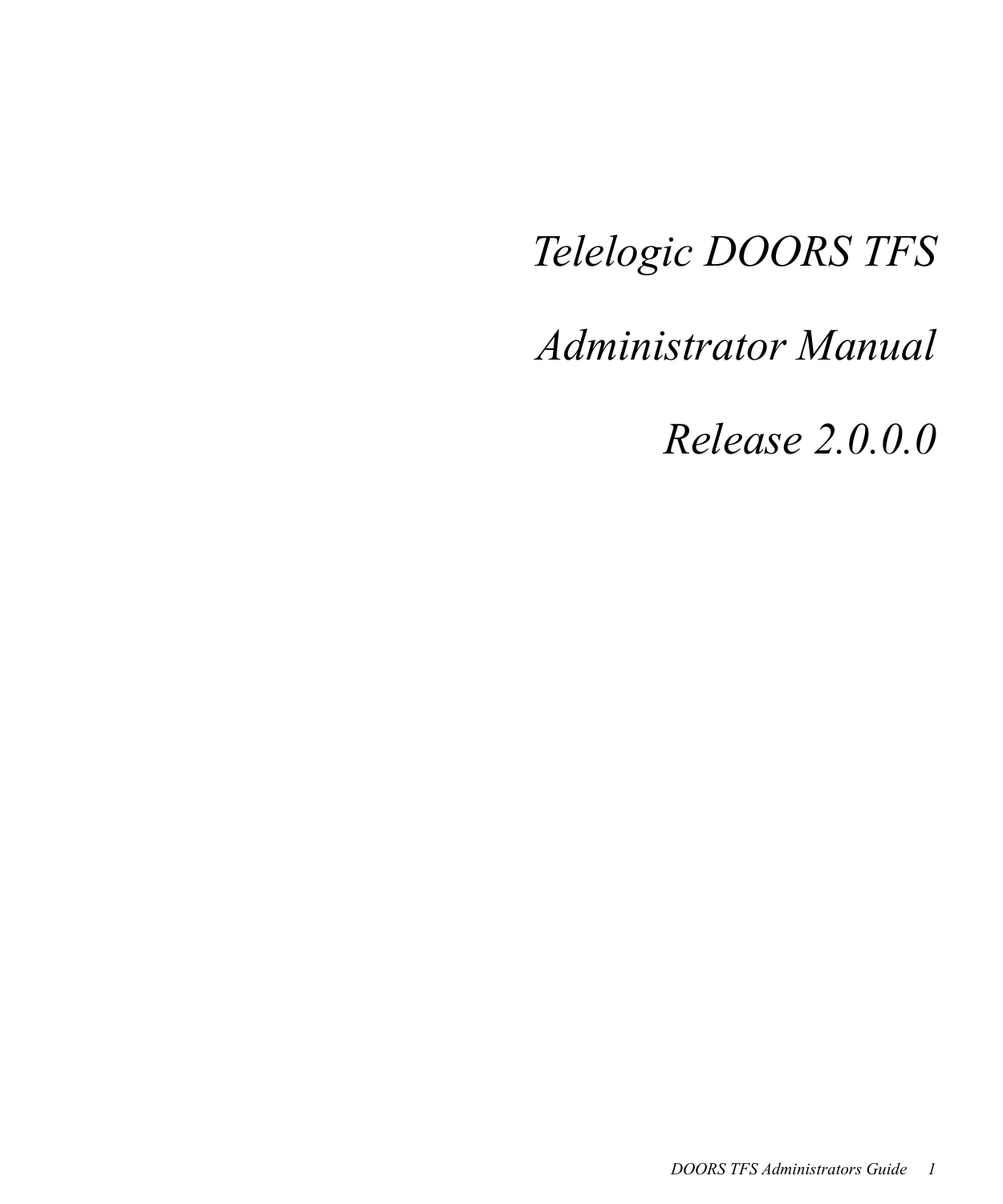This edition applies to **VERSION 2.0.0.0, Telelogic DOORS TFS Integration** and to all subsequent releases and modifications until otherwise indicated in new editions.

© **Copyright IBM Corporation 2008, 2009** US Government Users Restricted Rights—Use, duplication or disclosure restricted by GSA ADP Schedule Contract with IBM Corp.®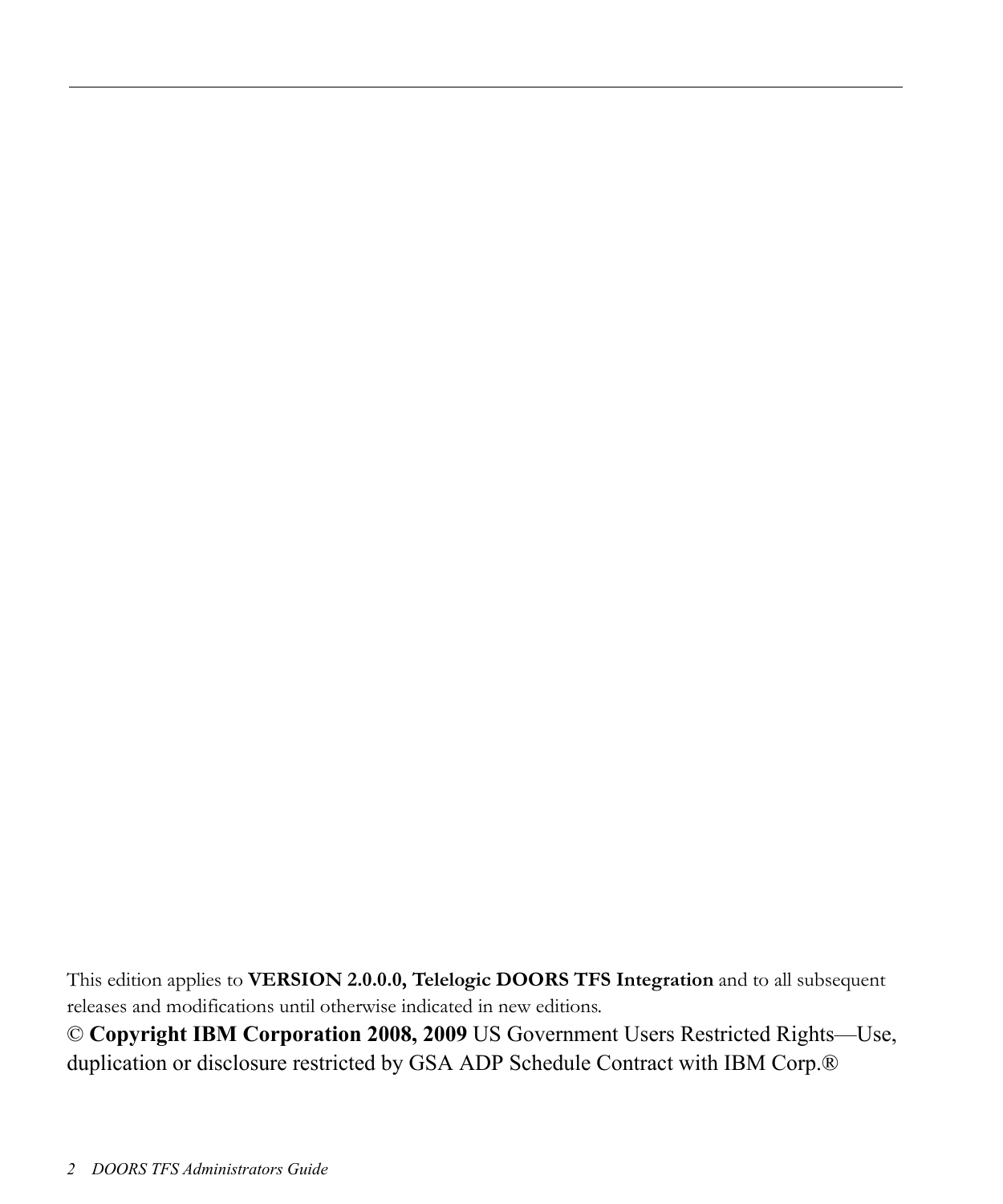| <b>Chapter 1: Over View</b> |  |
|-----------------------------|--|
|-----------------------------|--|

| <b>Chapter 2: Configuration of TFS Server And Projects</b> | 6  |
|------------------------------------------------------------|----|
|                                                            |    |
|                                                            |    |
|                                                            |    |
|                                                            |    |
|                                                            |    |
|                                                            |    |
|                                                            |    |
|                                                            |    |
| <b>Chapter 3: Client Installation of DOORS TFS 2.0</b>     | 15 |
|                                                            |    |
|                                                            |    |
|                                                            |    |
| <b>Chapter 4: DOORS CONFIGURATION MODULE</b>               | 18 |
|                                                            |    |
|                                                            |    |
|                                                            |    |
|                                                            |    |
|                                                            |    |
|                                                            |    |
|                                                            |    |
|                                                            |    |
| <b>Chapter 5: Configure DOORS Requirements Module</b>      | 25 |

### **[Chapter 6: Connect to TFS Server From Visual Studio 28](#page-28-0)**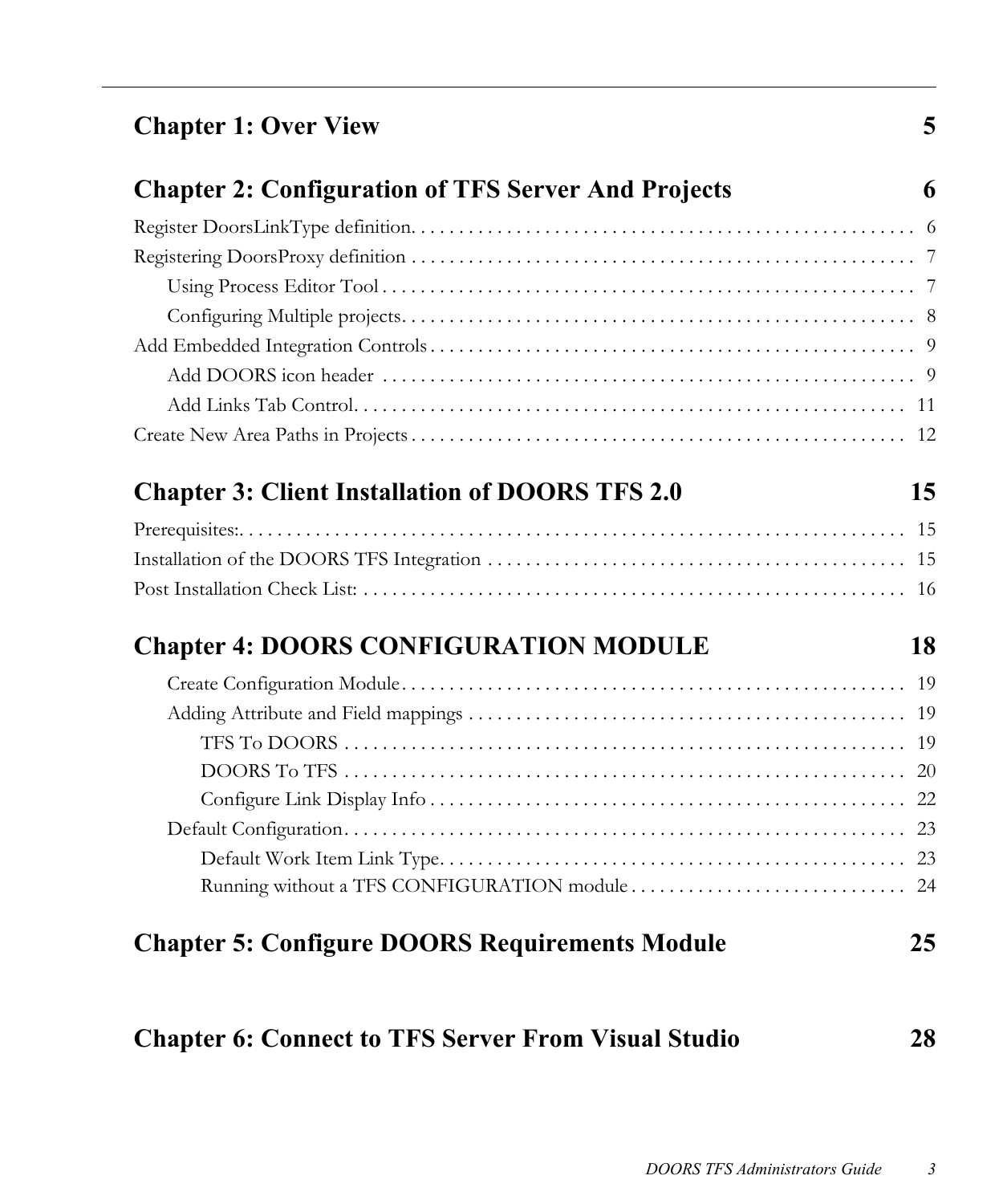| <b>Chapter 7: Message Ouput Display and Logging</b> |  |
|-----------------------------------------------------|--|
|                                                     |  |
|                                                     |  |
|                                                     |  |
| <b>Chapter 8: DOORS Proxy Item</b>                  |  |
|                                                     |  |
| <b>Chapter 9: Contact Support</b>                   |  |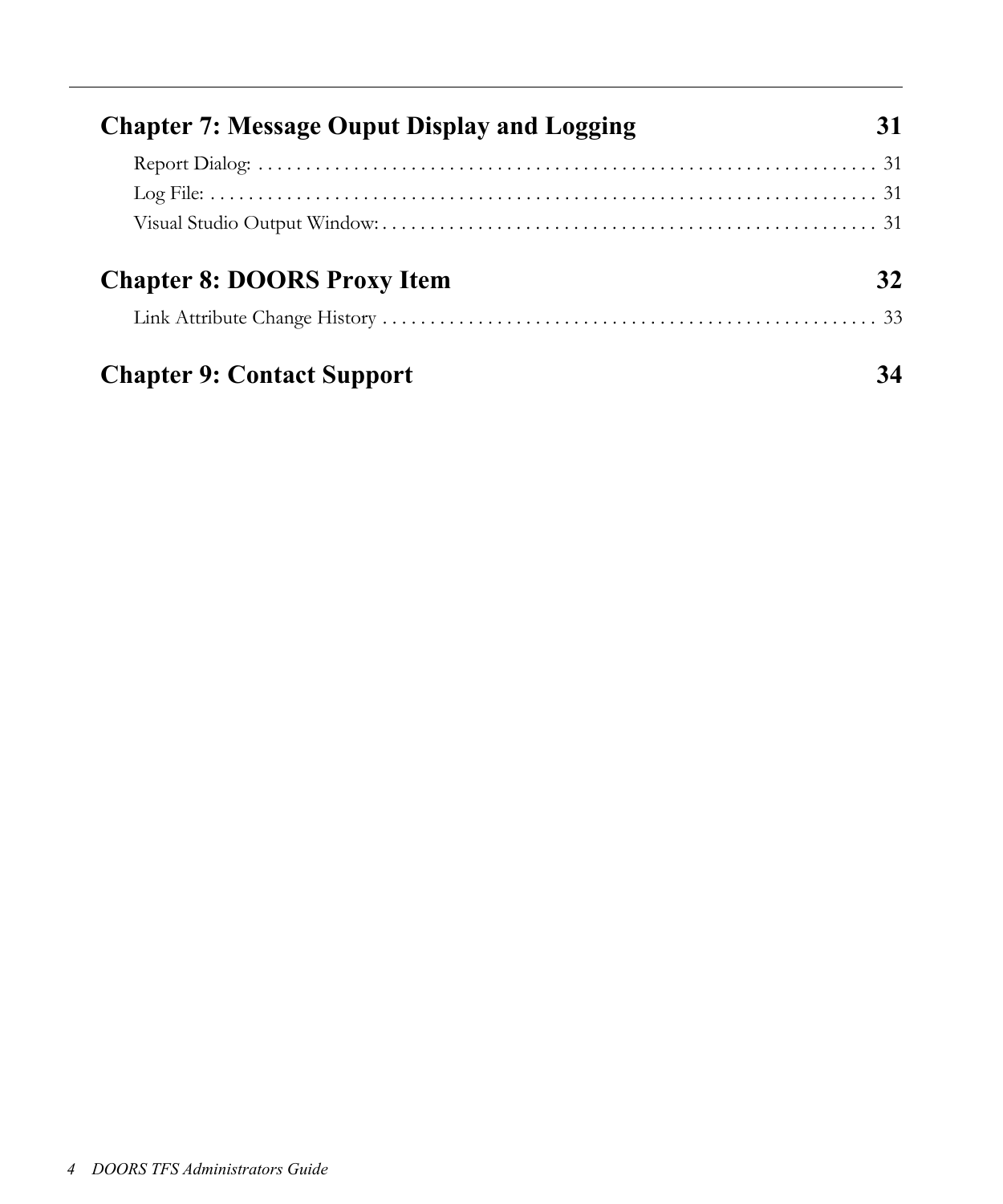# <span id="page-5-0"></span>*1 Over View*

The new integration relies on a combinatin of embbeded controls and new item types. To set these up requires adding new type information to the TFS database forms and type defintions. The following is a quick sysnopsis of the steps required to configure and install. Each step is covered in more detail later in the manual..

- **1.** Install the integration on a client machine. This is done first so you can have access to the registration files mentioned later.
- **2.** It is recommened that you download and install PowerTool 2008 so you will be able to use **Process Template Editor** perfrom steps 5 and 6
- **3.** Register the DoorsLinkType defintion in the TFS database
- **4.** Register the DoorsProxy defitinition in the TFS database
- **5.** For each TFS Project add the DOORS Anchor icon control to the 'Task' workitem defintion
- **6.** For each TFS Project add the DOORS Link Panel control to the 'Task' workitem definition
- **7.** For each TFS Project define a "Doors" project area and "Doors/Deleted" project area

Methods to configure multiple projects are discussed later in the manual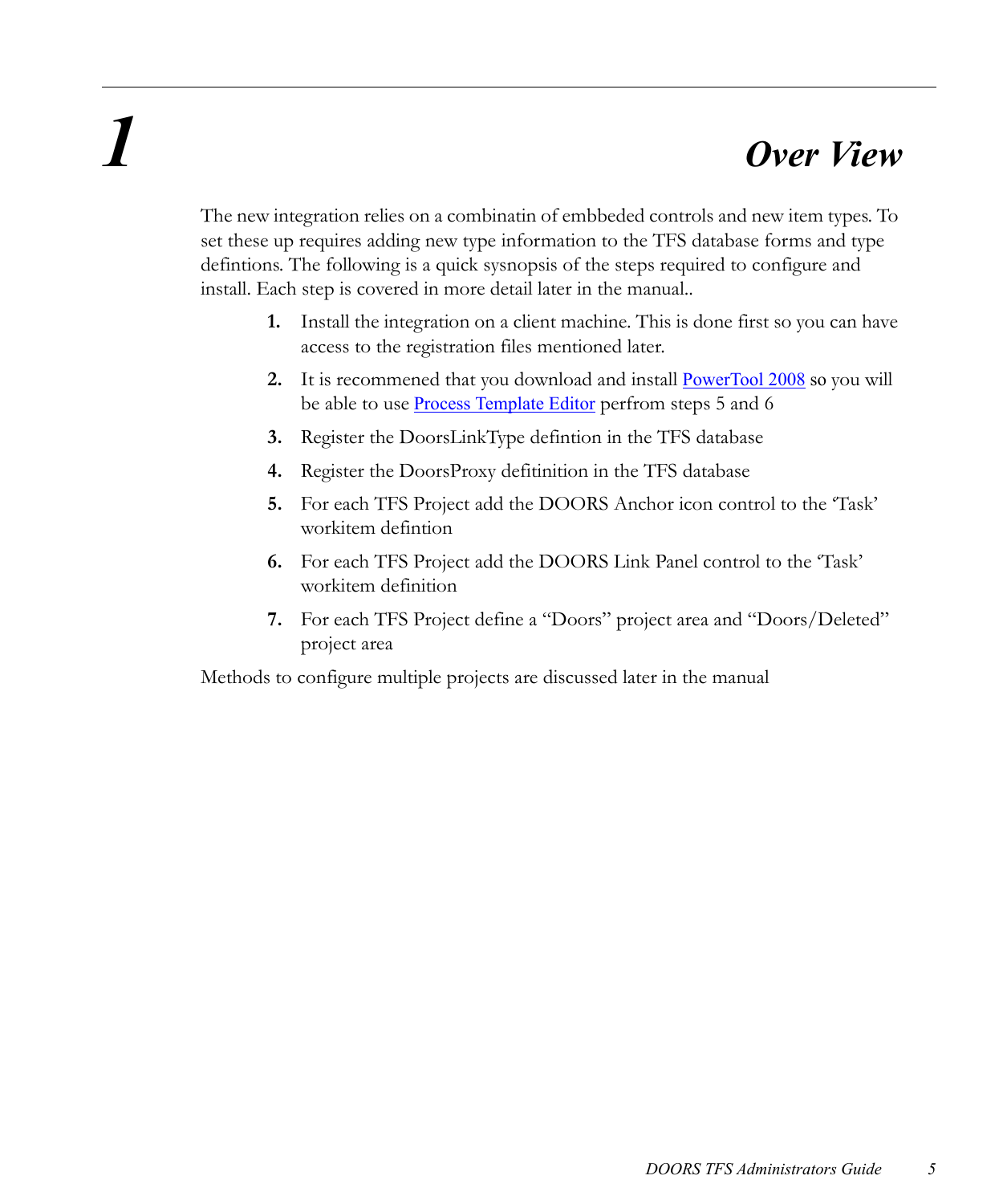<span id="page-6-0"></span>*2 Configuration of TFS Server And Projects*

The following installation procedures can be performed from one of the installed client machines using **Remote Access** and **Visual Studio Process Editor Tool** as **TFS Admin with SQL Admin access as well**

Before getting started you should locate the installed files on your client machine. Normally these files can be located in the below directory:

Server Configuration Files

| C:\Program Files\Telelogic\DOORS_TFS\TFS Server |   |                         |  |  |  |  |  |  |
|-------------------------------------------------|---|-------------------------|--|--|--|--|--|--|
|                                                 |   | Name                    |  |  |  |  |  |  |
| older Tasks                                     | × | loors_Proxy.xml         |  |  |  |  |  |  |
|                                                 |   | o importProxy.bat       |  |  |  |  |  |  |
| гес                                             | 슷 | mportRegistry.bat       |  |  |  |  |  |  |
|                                                 |   | $\ddot{=}$ ReadMe.txt   |  |  |  |  |  |  |
| S_TFS                                           |   | RegistrationEntries.xml |  |  |  |  |  |  |
|                                                 |   |                         |  |  |  |  |  |  |

C:\Program Files\Telelogic\DOORS\_TFS\TFS Server

### <span id="page-6-1"></span>**Register DoorsLinkType definition**

- **1.** On the TFS server copy the Server Configuration Files files shown above to a local temp area on the server.
- **2.** Edit the **importRegistry.bat** file and change the parameter "**sql-00a\QLSTFS**" to the name of your TFS SQL server name.
- **3.** Open a SQL server command prompt window as shown below.



**4.** Run the bat file. Any errors can be found in the file 'err3.tx't.

**Note** See [http://blogs.msdn.com/narend/archive/2006/10/13/how-to-extend-linking](http://blogs.msdn.com/narend/archive/2006/10/13/how-to-extend-linking-and-workitem-ui-with-custom-link-types.aspx" \o "External link to http://blogs.msdn.com/narend/archive/2006/10/13/how-to-extend-linking-and-workitem-ui-with-custom-link-types.aspx" \t "_PAG)[and-workitem-ui-with-custom-link-types.aspx](http://blogs.msdn.com/narend/archive/2006/10/13/how-to-extend-linking-and-workitem-ui-with-custom-link-types.aspx" \o "External link to http://blogs.msdn.com/narend/archive/2006/10/13/how-to-extend-linking-and-workitem-ui-with-custom-link-types.aspx" \t "_PAG) for information.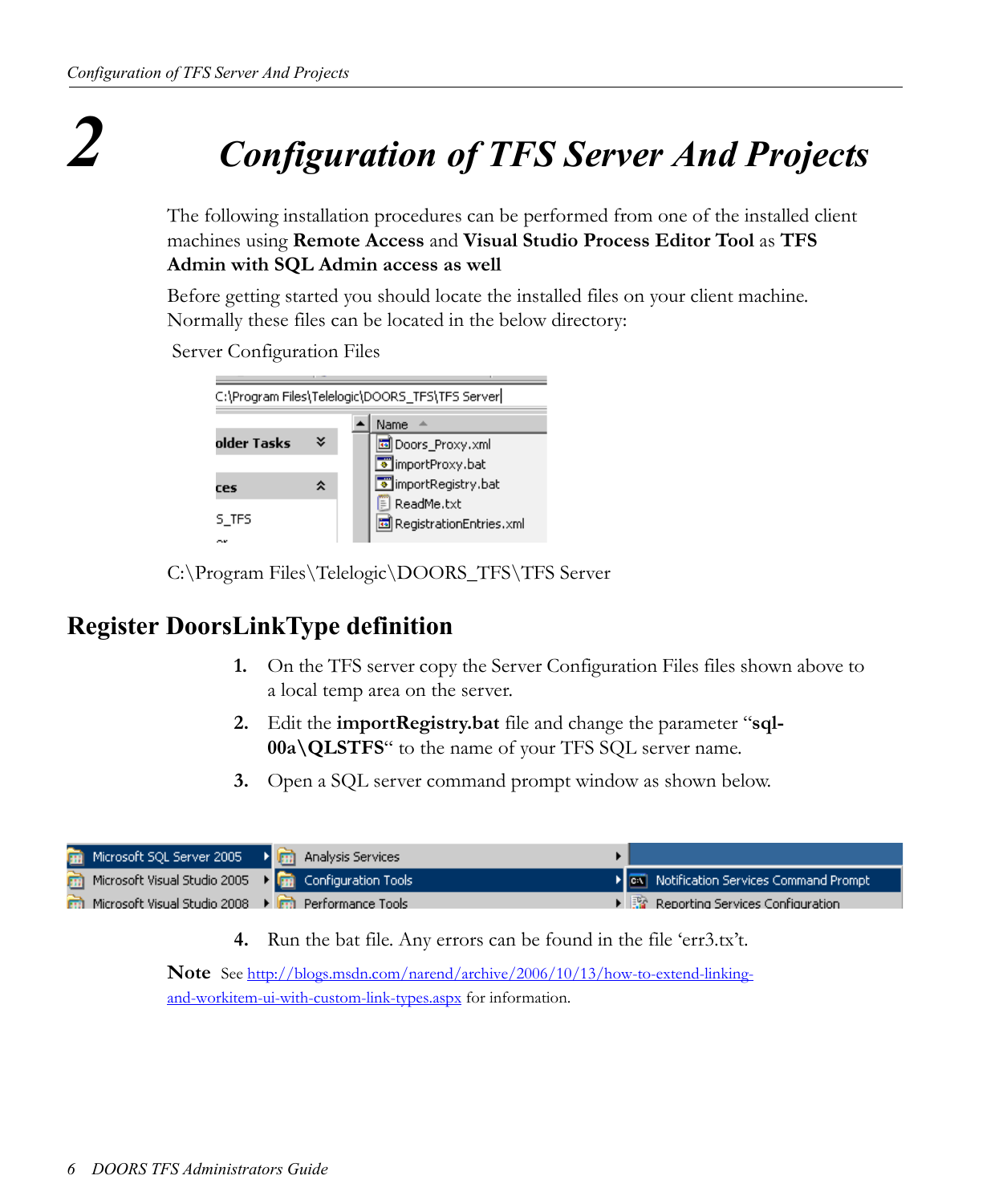### <span id="page-7-0"></span>**Registering DoorsProxy definition**

#### <span id="page-7-1"></span>*Using Process Editor Tool*

you can configure the rest of the server XML imports using the MicroSoft Provided Power Tool - Process Template Editor.

- 1. First download and install **[PowerTool 2008](http://msdn.microsoft.com/en-us/tfs2008/bb980963.aspx)**
- **2.** After installing PowerTool 2008, Start Visual Studio from one of the installed client machines. Open the **Process Editor** menu and select "**Import WIT**"

| Tools | Window<br><b>Help</b><br>Test   |                          |                                        |
|-------|---------------------------------|--------------------------|----------------------------------------|
| Ð     | TFS DOORS v2                    | H B E E E E Q Y B O T    |                                        |
|       | Package Load Analyzer           |                          | Solution Explor<br>$\mathbf{v} \times$ |
|       | <b>Process Editor</b>           | Work Item Types          | Open WIT from Server                   |
| 鼠     | Attach to Process<br>Ctrl+Alt+P | <b>Process Templates</b> | Open WIT from File                     |
| s,    | Device Security Manager         | Global List              | <b>Import WIT</b>                      |

**3.** Login into your server at the prompt

| Connect to Team Foundation Server |                       |  |  |  |  |  |  |  |
|-----------------------------------|-----------------------|--|--|--|--|--|--|--|
| Team Foundation Server:           | http://localhost:8080 |  |  |  |  |  |  |  |
|                                   |                       |  |  |  |  |  |  |  |
| Connect                           | Work Disconnected     |  |  |  |  |  |  |  |
|                                   |                       |  |  |  |  |  |  |  |

**4.** Select the project from the list.

|                       | Import Work Item Type Definition                |  |        |  |
|-----------------------|-------------------------------------------------|--|--------|--|
| File:                 |                                                 |  | Browse |  |
| Project to Import to: |                                                 |  |        |  |
| 8<br>                 | gls.tfsmadeeasy.com<br>drstest<br>Test<br>Test2 |  |        |  |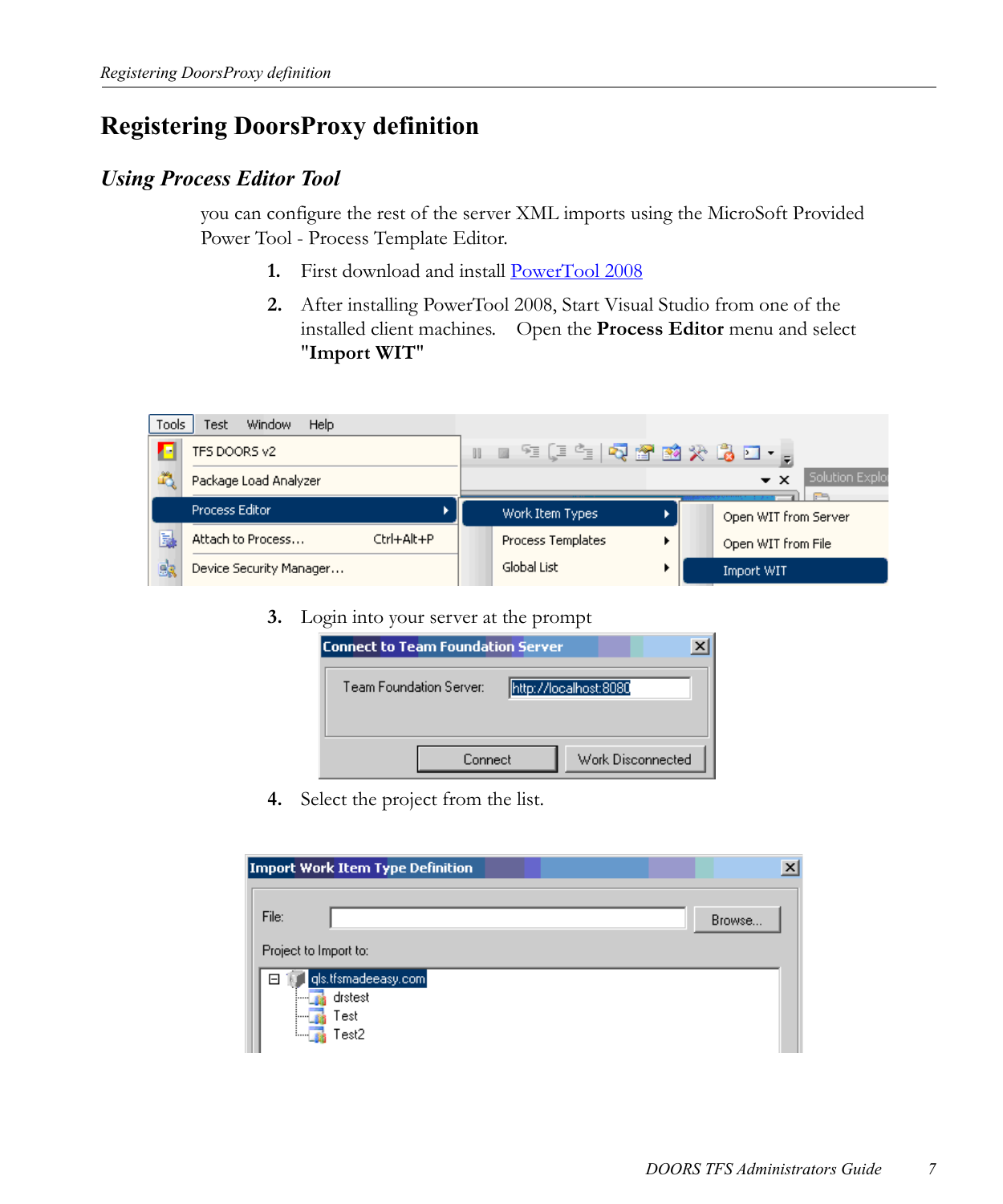**5.** Use the Browser to select the **DoorsProxy.xml** file found in the TFS Server folder installed on each client machine.



**6.** Select the OK button to import the file into the selected project.. To verify if this operation completed successfully. select the same Process Editor option again and instead of "**Import WIT**" select "**Open WIT From Server**" and select the project and expand.. you should see **DoorsProxy** as one of the WorkItem types as shown below…



#### <span id="page-8-0"></span>*Configuring Multiple projects*

you can use the provided "importProxy.bat" file to import the same xml file as in the previous procedure..

- **1.** On the TFS server copy the Server Configuration Files files shown above to a local temp area on the server.
- **2.** Edit the **importProxy.bat** file and change the parameters as follows:
	- <c:\temp\doors\_proxy.xml> To **Doors\_Proxy.xml**.
	- <http://qls.tfsmadeeasy.com:8080> To http:// yourTFSServerName.com:yourPortNumber
	- <ProjectName> To your TFS project name ie **drsTest**

The final form should look something like this: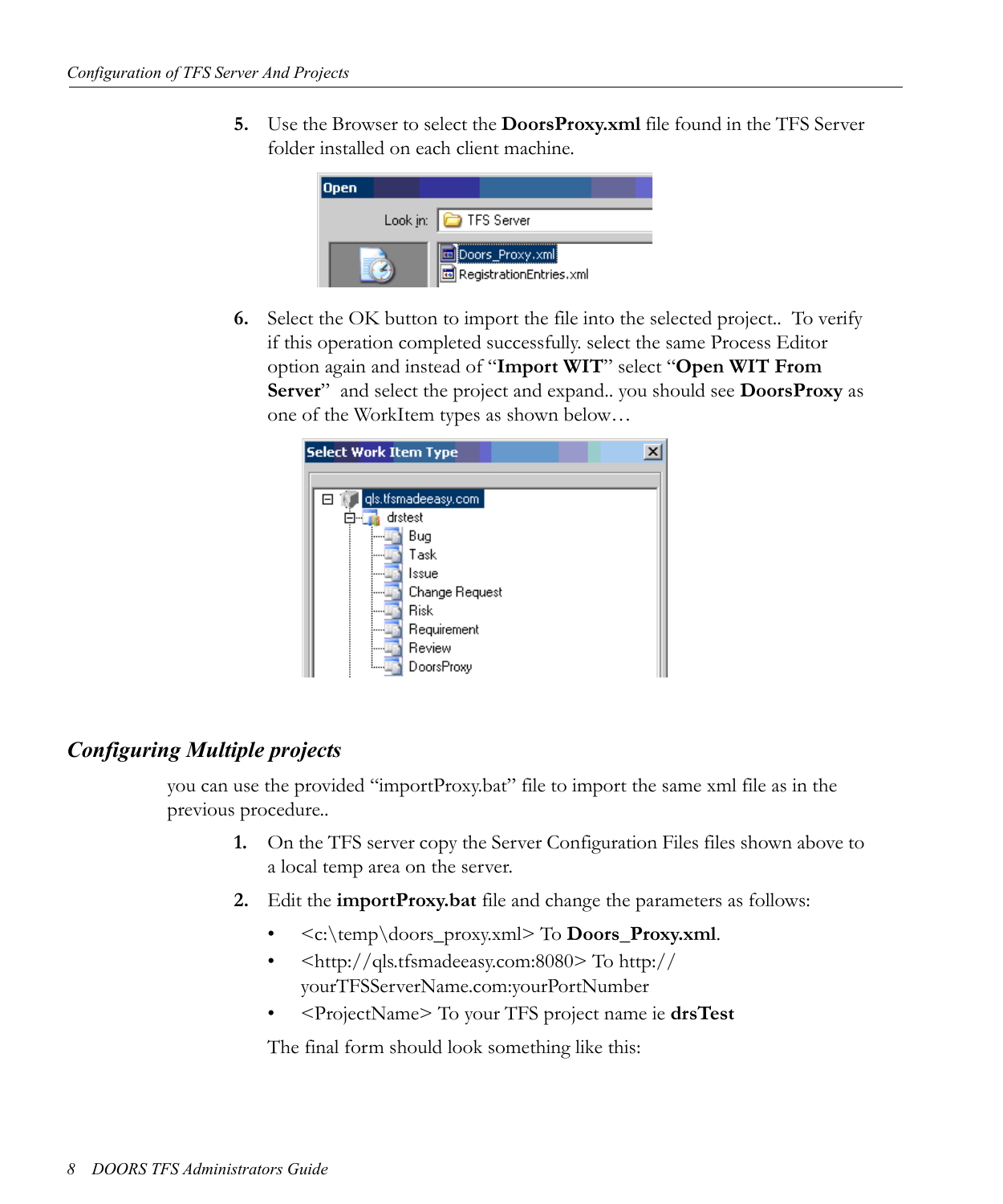"C:\Program Files\Microsoft Visual Studio 9.0\Common7\IDE\witimport.exe" /f doors\_proxy.xml /t http:// qls.tfsmadeeasy.com:8080 /p drsTest > errImport.txt

- **3.** Run the bat file. any errors will be saved in the errImport.txt file.
- **4.** You can repeat this process changing the Project name each time or repeat the command in bat file changing the project name on each line

### <span id="page-9-0"></span>**Add Embedded Integration Controls**

To get the new DOORS controls to display on workItem forms you must modify the definition for each workitem type in your project.

#### <span id="page-9-1"></span>*Add DOORS icon header*



Icon appears on the workItem form header to allow drag drop linking from TFS to DOORS

> **1.** Use the Process Editor to access the WIT (Work Item Type) from Server as shown below

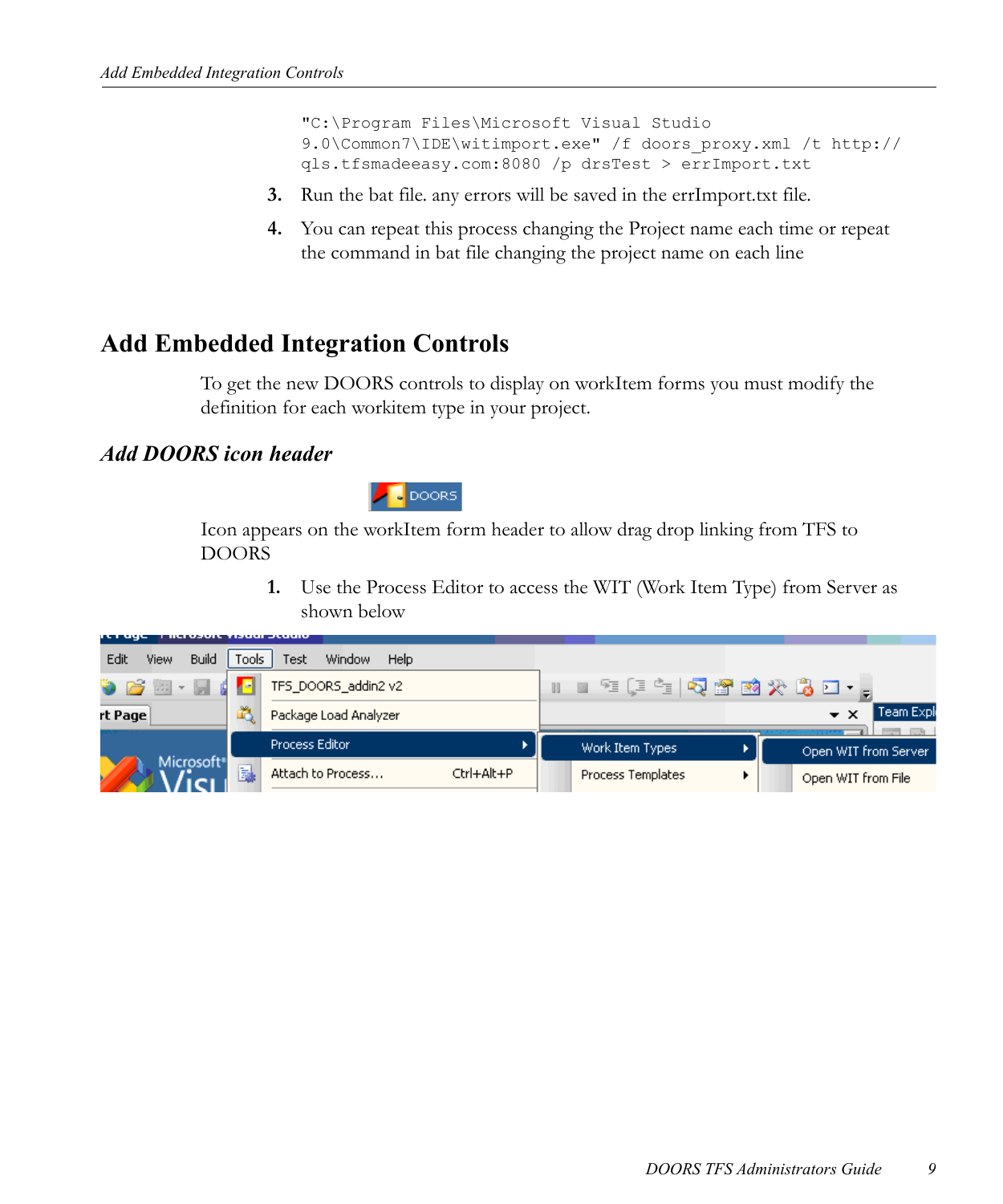**2.** Select and expand the TFS Project you wish to configure and a list of all of the available Work Item Types (WITs) will be displayed



- **3.** Select the **Task** WorkItem Type.
- **4.** Select the "Layout" tab to display the form layout editor….
- **5.** Click on the root node named "Layout" and right mouse click to add a new "Group"
- **6.** If necessary move the new group node so that it is the first node under "Layout"

| Layout  <br>Workflow<br>ields        |                  |                   |  |
|--------------------------------------|------------------|-------------------|--|
| Preview Form                         |                  |                   |  |
| 日零<br>Layout<br>ė-(<br>Group         | 圖 針<br>直         |                   |  |
| <b>Excellent</b> Column              | $\Box$ Misc      |                   |  |
| cXVm<br>ė-(<br>Group                 | Label            |                   |  |
|                                      | <b>田 Margin</b>  | 0,0,0,0           |  |
| $\overline{E}$ <sup>xv</sup> ] Group | <b>田 Padding</b> | $ 0,0,0,0\rangle$ |  |
| <b>E.</b> Column<br>图 Column<br>÷    |                  |                   |  |

- **7.** Select the new Group node and use right mouse button to add another **column**
- **8.** Set the first column percent width to 90 and the second column's percent width to 10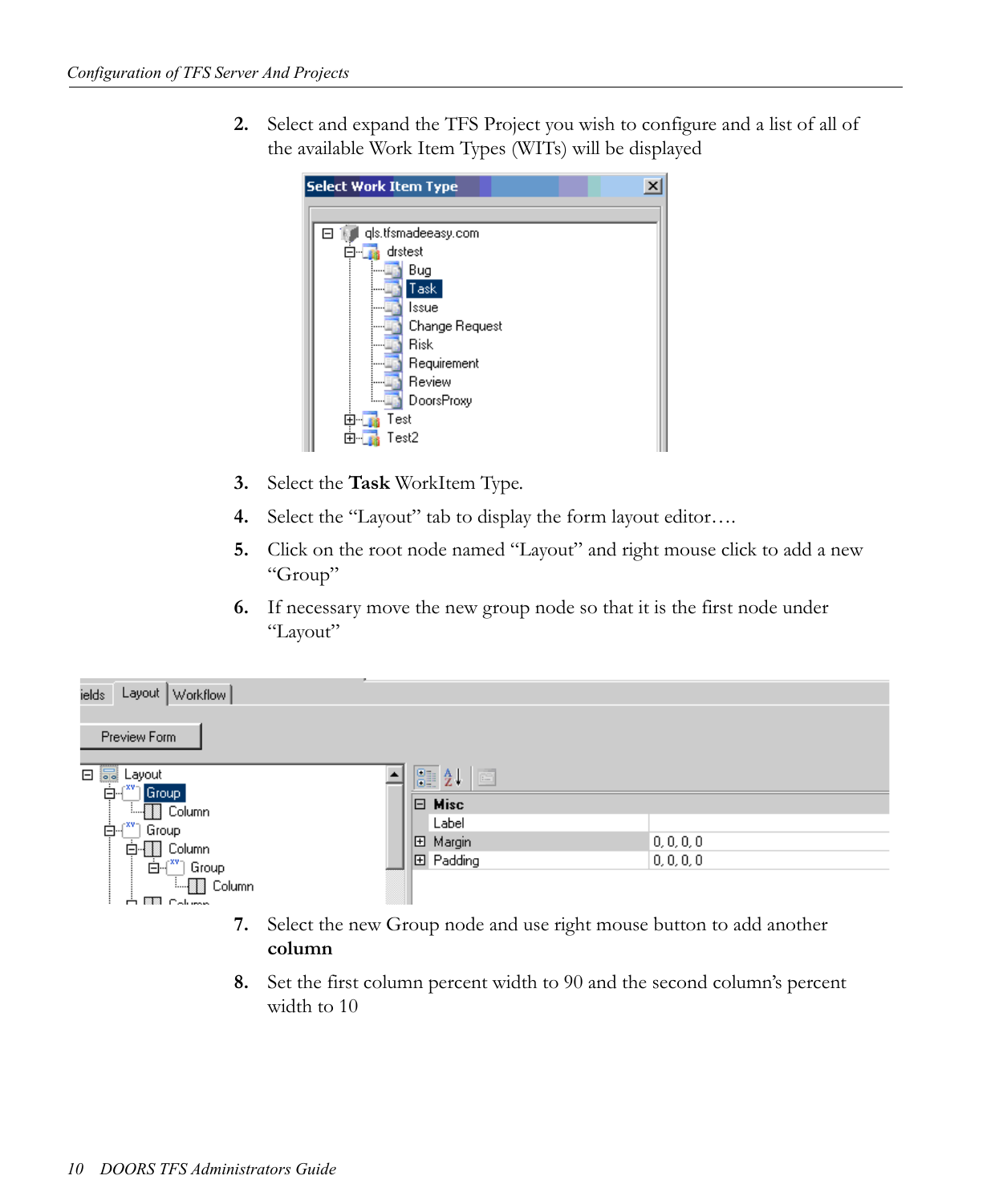**9.** Select the new column (2nd column) and use right mouse button to add a new **control**



- **10.** Set the control 'Label' to blank and use the pull down option to set the 'Type' value to '**tfsdrs\_WitHeaderControl'**.
- **11.** Save the current configuration.

#### <span id="page-11-0"></span>*Add Links Tab Control*

Appears as one of the standard tabs of each workItem form to allow all link operations.

| <b>DOORS Links</b> |           |                             |                                     |                    |                   |  |  |  |  |
|--------------------|-----------|-----------------------------|-------------------------------------|--------------------|-------------------|--|--|--|--|
|                    |           |                             |                                     |                    |                   |  |  |  |  |
| ID                 | Type      | Title                       | Description                         | Comments           | Navigate          |  |  |  |  |
| ū                  | DoorsLink | ID: SysRegdds 2 Module:     | This is sample object text for test | vstfs:///WorkItem1 |                   |  |  |  |  |
|                    | DoorsLink | ID: SysReadds 13 Module     | This is sample object text for test | vstfs:///WorkItem1 |                   |  |  |  |  |
|                    | DoorsLink | ID: Module:                 |                                     | vstfs:///WorkItem1 | <b>Attributes</b> |  |  |  |  |
| 3                  | DoorsLink | ID: 3 Module: Test2 Module  |                                     | vstfs:///WorkItem1 |                   |  |  |  |  |
|                    | DoorsLink | ID: 17 Module: Test2 Module |                                     | vstfs:///WorkItem1 | Synchronize       |  |  |  |  |
| 5                  | DoorsLink | ID: 7 Module: Test2 Module  |                                     | vstfs:///WorkItem1 |                   |  |  |  |  |
|                    |           |                             |                                     |                    | <b>Delete</b>     |  |  |  |  |

**1.** Repeat the above instructions to open the 'Task' workitem type using the **Process Editor** tool. Scroll down to the 'TabGroup' section and add a new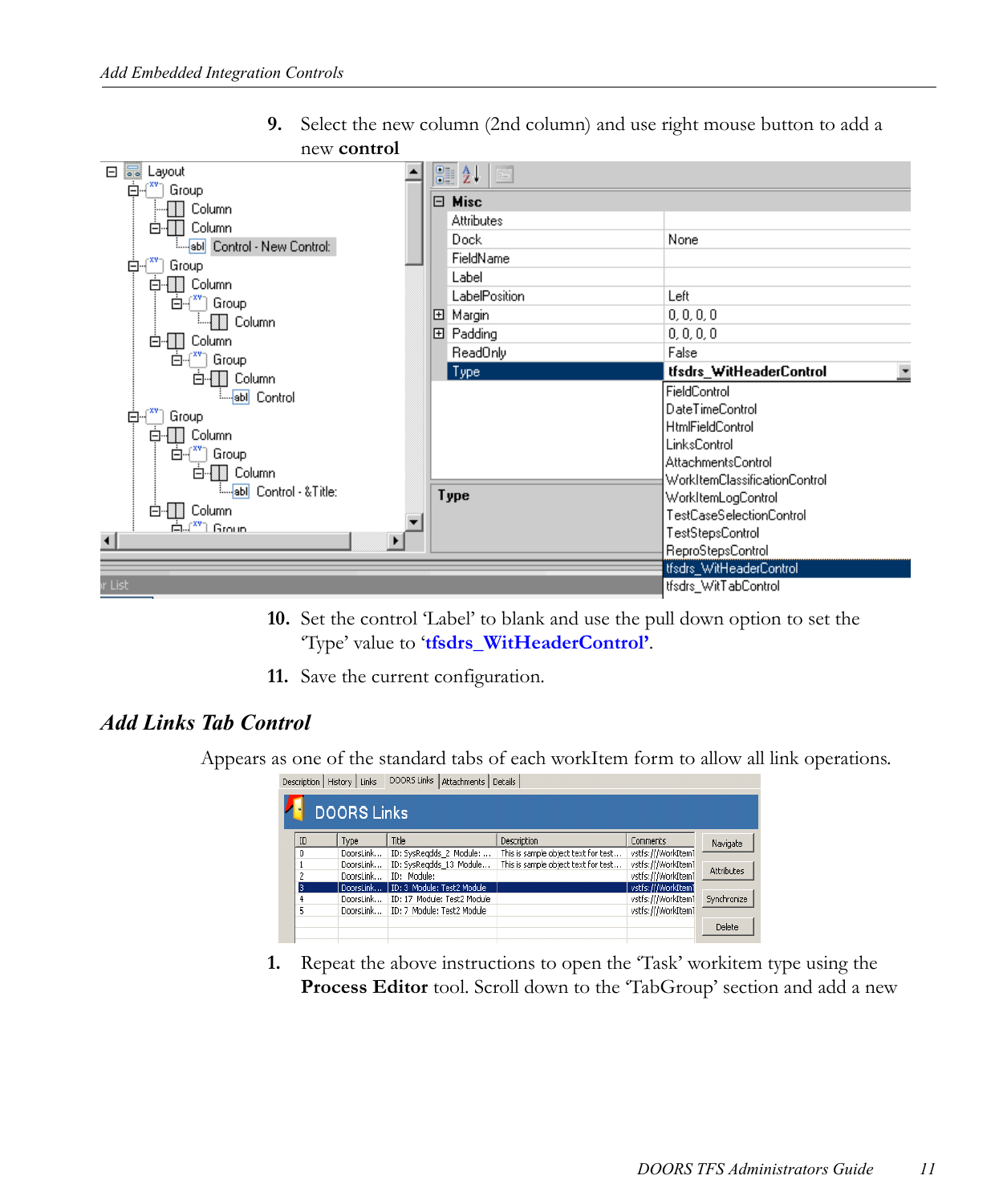'TabPage' . Name the new page "**DOORS Links**" and move it to where you want it to appear relative to the existing tab pages..

| Preview Form                                                                                                                                                                                                                                                                  |                                                                                              |
|-------------------------------------------------------------------------------------------------------------------------------------------------------------------------------------------------------------------------------------------------------------------------------|----------------------------------------------------------------------------------------------|
| abl Control - & Priority:<br>$\blacktriangle$<br>-abl Control - & Severity:                                                                                                                                                                                                   | 3121                                                                                         |
| abl Control - & Triage:<br>白-- Column<br>abl Control - & Blocked:<br>abl Control - & State:<br>abl Control - & Reason:<br>白 TabGroup<br>白 TabPage - Description<br>imabl Control - Des&cription:<br>Fig. TabPage - History<br>i-abl Control - & History:<br>白 TabPage - Links | □ Misc<br>New Tab Page<br>Label<br><b>田 Margin</b><br>0, 0, 0, 0<br>0, 0, 0, 0<br>El Padding |
| abl Control<br>白- TabPage - DOORS Links<br>-Jabl Control<br>白- TabPage - Attachments<br>abl Control<br>El- TabPage - Details<br>TabPage - New Tab Page<br>1.1                                                                                                                 | Margin                                                                                       |

**2.** Under the New DOORS Links tab page a Add a New Control and set the Type to **tfsdrs\_WitTabControl** as shown

| -901 LONTOI - ASSIMONEO TO:<br>-abl Control - & Priority: |   | - 1822 - 182           |                      |       |                               |
|-----------------------------------------------------------|---|------------------------|----------------------|-------|-------------------------------|
| -abl Control - &Severity:                                 |   | E Misc                 |                      |       |                               |
| sbil Control - &Triage:                                   |   | <b>Attributes</b>      |                      |       | FieldControl                  |
| 白-ITI Column                                              |   | <b>Dock</b>            | None                 |       |                               |
| -abl Control - &Blocked:                                  |   | FieldName              |                      |       | DateTimeControl               |
| -abl Control - &State:                                    |   | Label<br>LabelPosition | 1 eft                |       | <b>HtmlFieldControl</b>       |
| -abi Control - & Reason:                                  |   | El Margin              | 0.0.0.0              |       |                               |
| <b>E-1</b> TabGroup                                       |   | El Padding             | 0.0.0.0              |       | LinksControl                  |
| Fi- TabPage - Description<br>abl Control - Des&cription:  |   | ReadOnly               | False                |       | <b>AttachmentsControl</b>     |
| 白- TabPage - History                                      |   | Type                   | tfsdrs WitTabControl |       |                               |
| -abl Control - & History:                                 |   |                        |                      |       | WorkItemClassificationControl |
| 白一 TabPage - Links                                        |   |                        |                      |       | WorkItemLogControl            |
| abl Control                                               |   |                        |                      |       |                               |
| Fi-C TabPage - DOORS Links                                |   |                        |                      |       | TestCaseSelectionControl      |
| abl Control - New Control:                                |   |                        |                      |       | TestStepsControl              |
| 白- TabPage - DOORS Links<br>abl Control                   |   | Type                   |                      |       |                               |
| Fi- TabPage - Attachments                                 |   |                        |                      |       | ReproStepsControl             |
| Labl Control                                              | ▼ |                        |                      |       | tfsdrs_WitHeaderControl       |
|                                                           |   |                        |                      |       |                               |
| Error List                                                |   |                        |                      | $-4x$ | tfsdrs_WitTabControl          |
| <b>3 O Errors</b> 1 Warning (i) 0 Messages                |   |                        |                      |       |                               |

This completes the configuration of the **Task** Work Item Type . If you wish to have the DOORS integration controls display on other work item forms (Requirement, Issue, Bug, Change Request..etc) repeat above processes for each type.

### <span id="page-12-0"></span>**Create New Area Paths in Projects**

Area Paths are necessary to manage the new Doors Proxy items used to store imported DOORS Data. The DoorsProxy type itself can be used to filter out these items from users queries. The **Doors** area path can be used to further limit user access to this data.. Finally when a Doors Link is deleted using the integration - the Deleted Proxy item is moved to the **Deleted** area path. Due to the nature of Team System and Sarbanes Oxley compliance workItems are never physically removed from the database, a work around is to move them to an area path with limited access.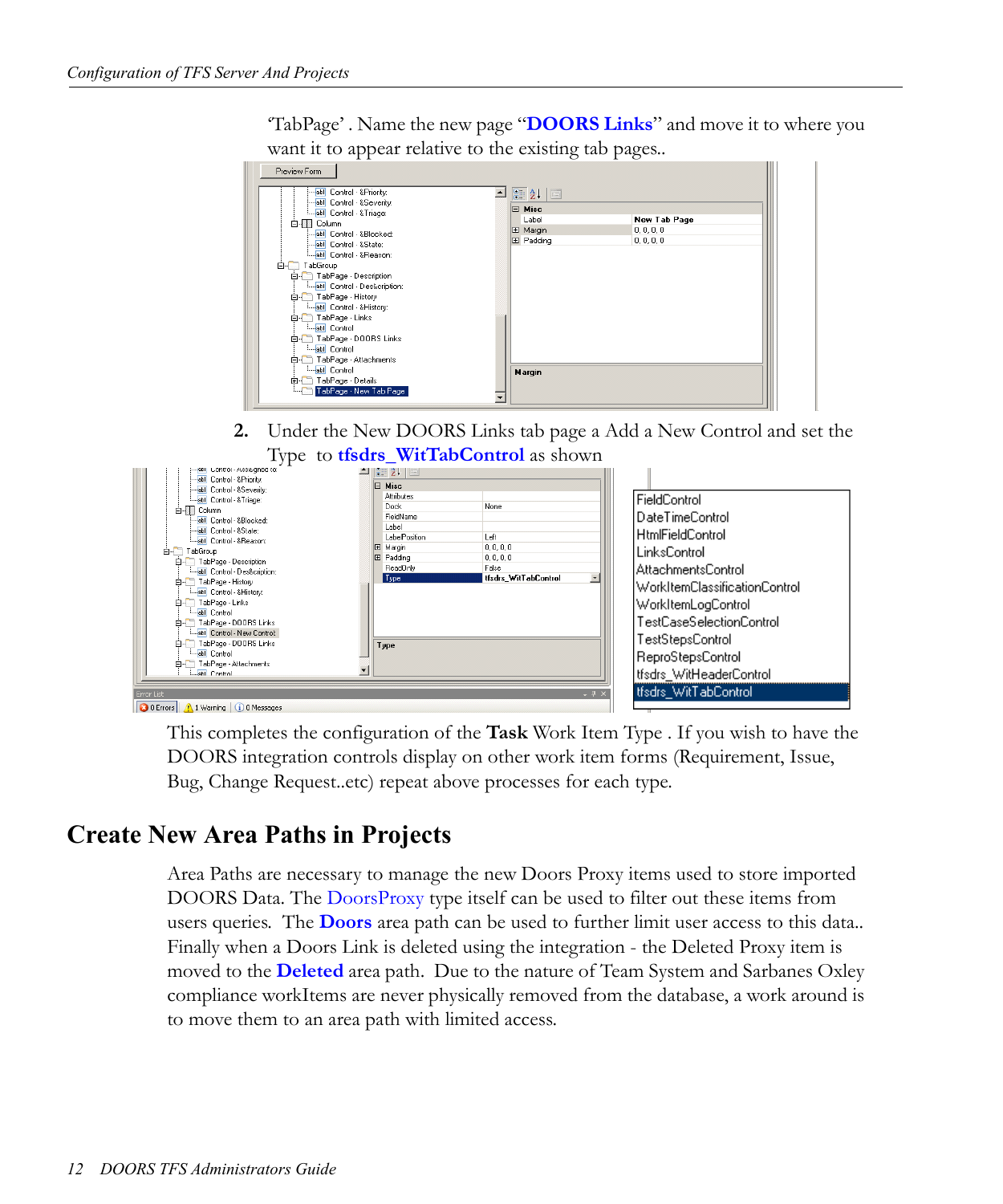**1.** Open the TFS Project as a Project Admin user and create 2 new area paths "**Doors**" and "**Doors/Deleted**" as shown below

| 1.1.1.1        |           | My Favorites            |                      |                                                |
|----------------|-----------|-------------------------|----------------------|------------------------------------------------|
| Ė~             |           | destest                 |                      |                                                |
|                | <b>Si</b> | Show Project Portal     |                      | Team Foundation Server:<br>gls.tfsmadeeasy.com |
| 电电电电电          |           | Project Alerts          |                      | drstest<br>Team project:                       |
|                |           | Remove                  |                      | <br>i Area                                     |
|                | ₫         | Refresh                 |                      | Iteration<br>$+42 + 42$<br>一合                  |
|                |           | Team Project Settings ▶ | Security             | h.                                             |
| $\ddot{\cdot}$ | e         | Properties              | Group Membership     | 日<br>Area                                      |
|                |           |                         |                      | 白·Doors                                        |
|                |           |                         | Areas and Iterations | illim Deleted                                  |
|                |           |                         |                      |                                                |

- **2.** Select the 'Deleted' node
- **3.** Set the Security for the **Deleted** node for '**contributors'** as shown

| Area<br>$\equiv$<br>白·Doors<br>Deleted | .<br>$\overline{\phantom{0}}$<br>∽<br><b>Main</b> [drstest]\Contributors<br>⊣<br>Add users and groups<br><b>C</b> Team Foundation Server Group<br>Windows User or Group<br>O.<br>Permissions for [drstest]\Contributors: | the contract of the contract of the contract of<br>۰<br>Members of this group can add, modify, and delete items v<br>Add |       | Remove |
|----------------------------------------|--------------------------------------------------------------------------------------------------------------------------------------------------------------------------------------------------------------------------|--------------------------------------------------------------------------------------------------------------------------|-------|--------|
|                                        | Permission                                                                                                                                                                                                               |                                                                                                                          | Allow | Deny   |
|                                        | Create and order child nodes                                                                                                                                                                                             |                                                                                                                          |       | ⊽      |
|                                        | Delete this node                                                                                                                                                                                                         |                                                                                                                          |       | ⊽      |
|                                        | Edit this node                                                                                                                                                                                                           |                                                                                                                          |       | ⊡      |
|                                        | Edit work items in this node                                                                                                                                                                                             |                                                                                                                          |       | П      |
|                                        | View this node                                                                                                                                                                                                           |                                                                                                                          |       | ⊽      |
|                                        | View work items in this node                                                                                                                                                                                             |                                                                                                                          |       | ⊽      |

**4.** Select the DOORS node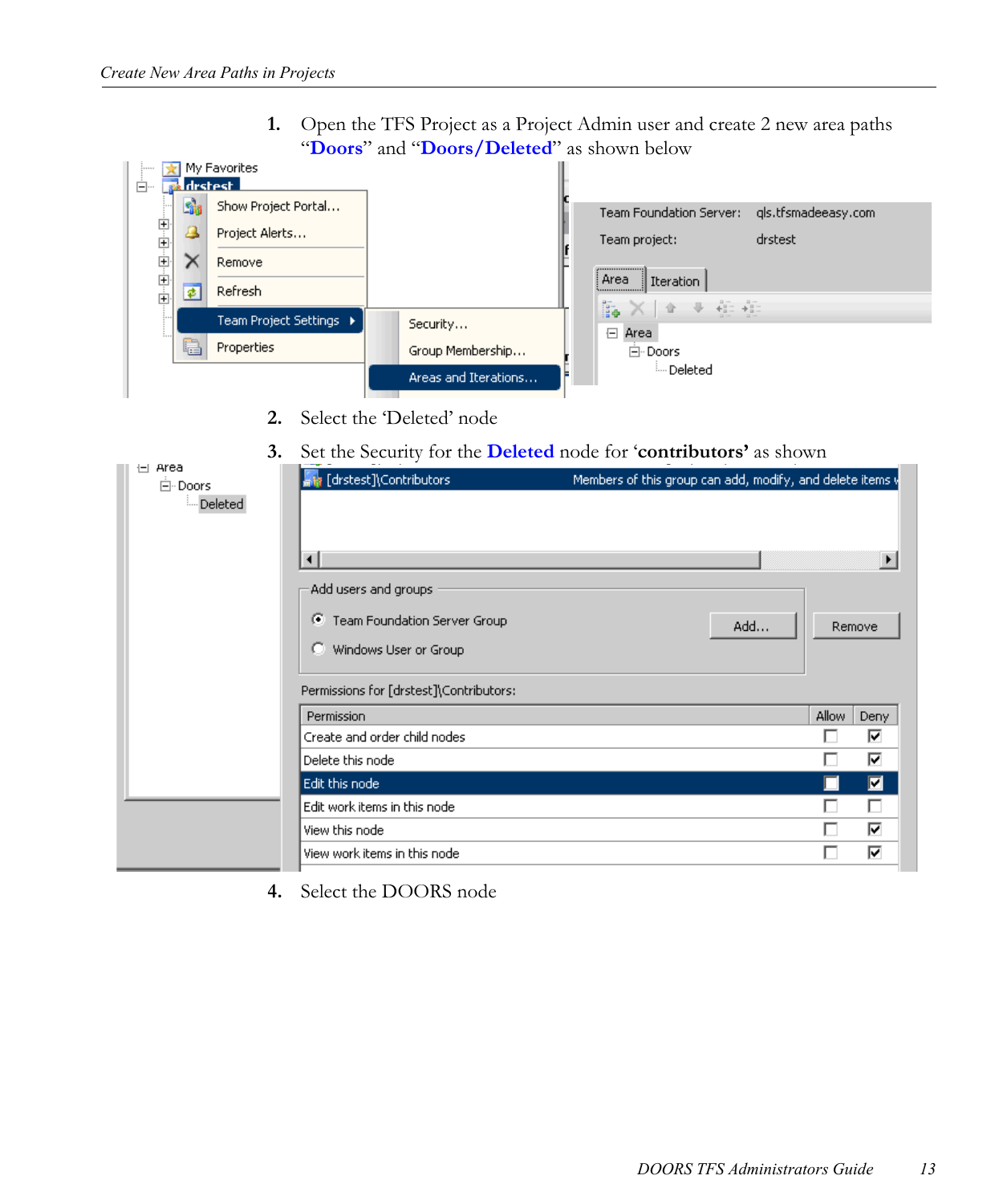**5.** Set the Security for the **DOORS** node for '**contributors'** as shown

| Team Foundation Server:                                                                                                                                                                                                                                                                                            | qls | <b>At [drstest]\Contributors</b>                                                     | Members of this group can add, modify, and delete items v |  |
|--------------------------------------------------------------------------------------------------------------------------------------------------------------------------------------------------------------------------------------------------------------------------------------------------------------------|-----|--------------------------------------------------------------------------------------|-----------------------------------------------------------|--|
| Team project:<br>Area<br>Iteration<br>$\begin{array}{ccc} \overset{0}{\leftarrow} & \overset{1}{\leftarrow} & \overset{0}{\leftarrow} \\ \overset{0}{\leftarrow} & \overset{0}{\leftarrow} & \overset{0}{\leftarrow} & \overset{0}{\leftarrow} \end{array}$<br>ŧ.<br>Area<br>日<br>白·Doors<br><sup>i…</sup> Deleted | drs | $\overline{\bullet}$<br>Add users and groups<br>← Team Foundation Server Group       | $\blacktriangleright$<br>Add<br>Remove                    |  |
|                                                                                                                                                                                                                                                                                                                    |     | Windows User or Group<br>Ю.<br>Permissions for [drstest]\Contributors:<br>Permission | <b>Allow</b><br>A<br>Deny                                 |  |
|                                                                                                                                                                                                                                                                                                                    |     | Create and order child nodes                                                         | ◪                                                         |  |
|                                                                                                                                                                                                                                                                                                                    |     | Delete this node                                                                     | ⊽                                                         |  |
|                                                                                                                                                                                                                                                                                                                    |     | Edit this node                                                                       | ⊽                                                         |  |
|                                                                                                                                                                                                                                                                                                                    |     | Edit work items in this node                                                         | ⊽<br>г                                                    |  |
|                                                                                                                                                                                                                                                                                                                    |     | View this node                                                                       | ⊽                                                         |  |
|                                                                                                                                                                                                                                                                                                                    |     | View work items in this node                                                         | ⊽                                                         |  |

This completes the configuration for path areas for a Team Project. Repeat these steps for each project that will use the integration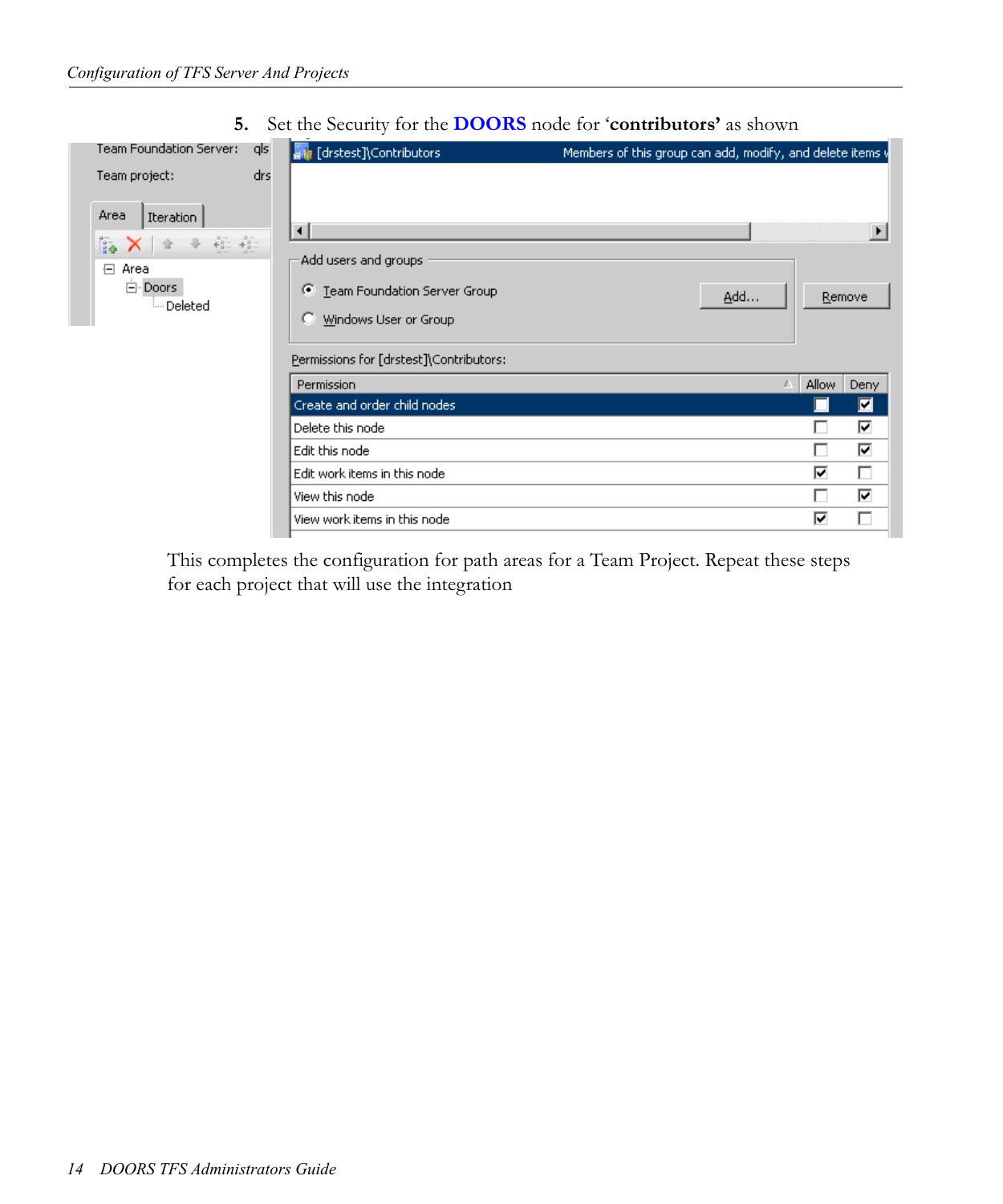## *3 Client Installation of DOORS TFS 2.0 Integration on Windows Platform*

<span id="page-15-0"></span>This chapter/section describes how to install and set up DOORS TFS on a machine that does not have previous versions of the integration installed.

### <span id="page-15-1"></span>**Prerequisites:**

- **1.** DOORS 8.3 or higher client installed
- **2.** Visual Studio 2008 Installed.
- **3.** Visual Studio Team System 2008 or Visual Studio Professional Edition
- **4.** Team Foundation Server 2008 Client installed.
- **5. Installation time only**: Access to create/write in folder "**\Documents and Settings\All Users\Application Data\Microsoft\MSEnvShared\Addins** or access to create sed folder if it does not already exist. This folder is located on the same drive as your Visual Studio installation.
- **6. Installation time only:** Access to create/write in folder: **"C:\Documents and Settings\All Users\Application Data\Microsoft\Team Foundation\Work Item Tracking\Custom Controls\9.0"** or access to create sed folder if it does not already exist. This folder is located on the same drive as your Visual Studio installation.
- **7. Installation time only:** Access to create/write in folder **"Program Files/ Telelogic/"**. This folder is located on the same drive as your Telelogic DOORS installation.

### <span id="page-15-2"></span>**Installation of the DOORS TFS Integration**

- **1.** Execute the 'DOORS TFS' installer
- **2.** Select the Version of DOORS you wish to install for
- **3.** Select the "**Telelogic**" target directory where DOORS is currently installed. ie. **"c:/Program Files/Telelogic/"**.
- **4.** Proceed with installation wizard.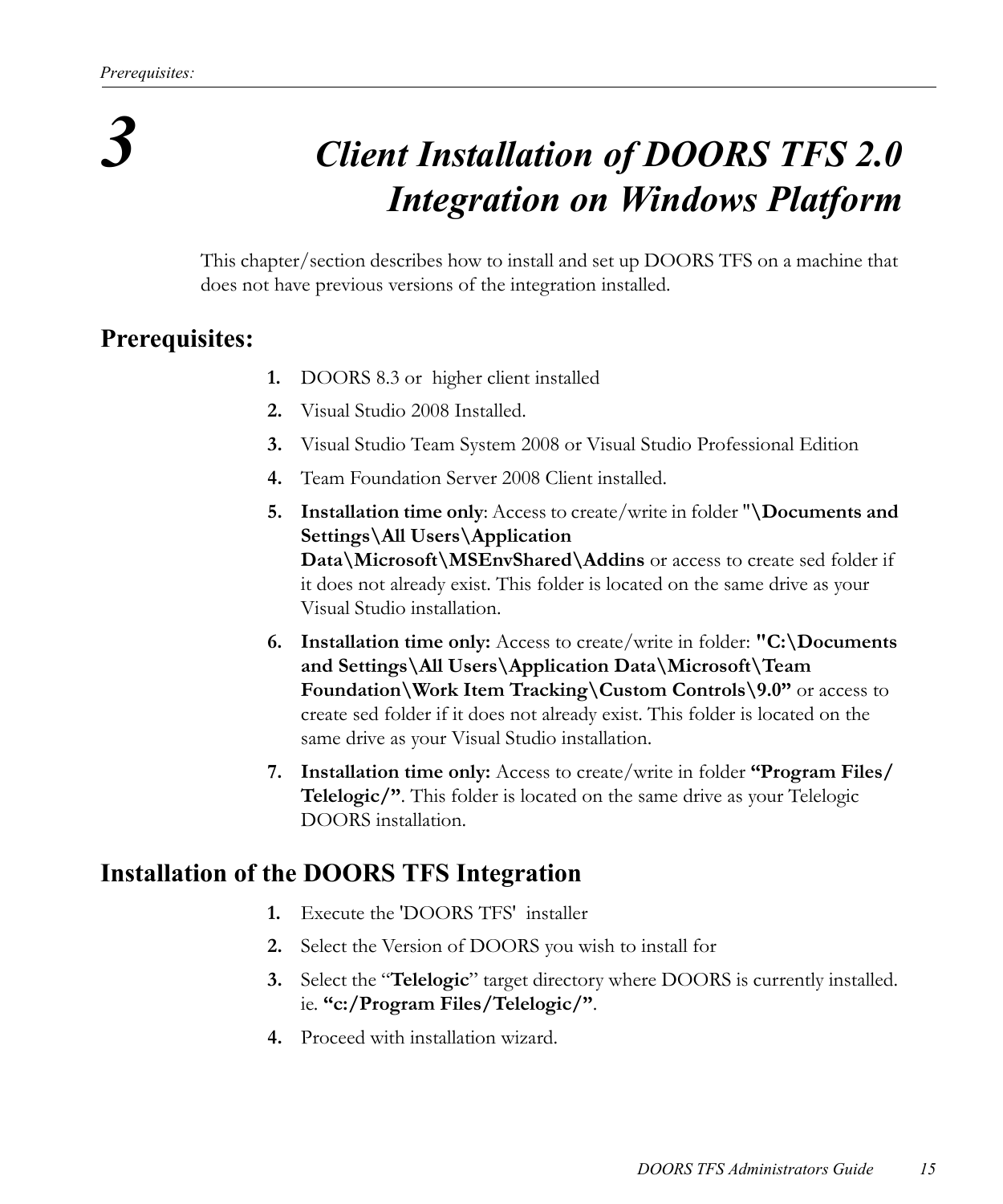### <span id="page-16-0"></span>**Post Installation Check List:**

If the integration fails to show up on the Studio Tools pulldown menu or it does not execute, review the below check list to possibly identify installer errors that could be the cause of the problem.

- **1.** Verify the 'TFS\_DOORS\_addin.Addin' file was added to the directory: \Documents and Settings\All Users\Application Data\Microsoft\MSEnvShared\Addins
- **2.** Verify the folder **DOORS** TFS' was added to the directory: **Program** Files\Telelogic\
- **3.** Verify the file 'TFS\_DOORS\_startup\_ncrpt.inc' was added to the DOORS directory: \Program Files\Telelogic\DOORS\_9.0\lib\dxl\startupFiles
- **4.** Verify the folder '**TFS**' was added to the directory: C:\Program Files\Telelogic\DOORS\_TFS\addins\
- **5.** Verify file exists: Documents and Settings\All Users\Application Data\Microsoft\MSEnvShared\Addins\TFS\_DOORS\_addin2.AddIn
- **6.** Verify file exists: Documents and Settings\All Users\Application Data\Microsoft\Team Foundation\Work Item Tracking\Custom Controls\9.0\tfsdrs\_WitHeaderControl.wicc
- **7.** Verify file exists: Documents and Settings\All Users\Application Data\Microsoft\Team Foundation\Work Item Tracking\Custom Controls\9.0\tfsdrs\_WitTabControl.wicc
- **8.** Verify the below folders are created after the install l



- **9.** Below are the more important files to verify many other dependency library files are included in the install. Verify files exist: \Program Files\Telelogic\DOORS\_TFS\TFS\_DOORS\_Addin
	- Interop.DoorsTypeLibrary.dll TFS\_DOORS\_addin2.dll STFS\_DOORS\_LinkControl.dll STFS\_DOORS\_WitTabControl.dll STFS\_DOORS\_WitHeaderControl.dll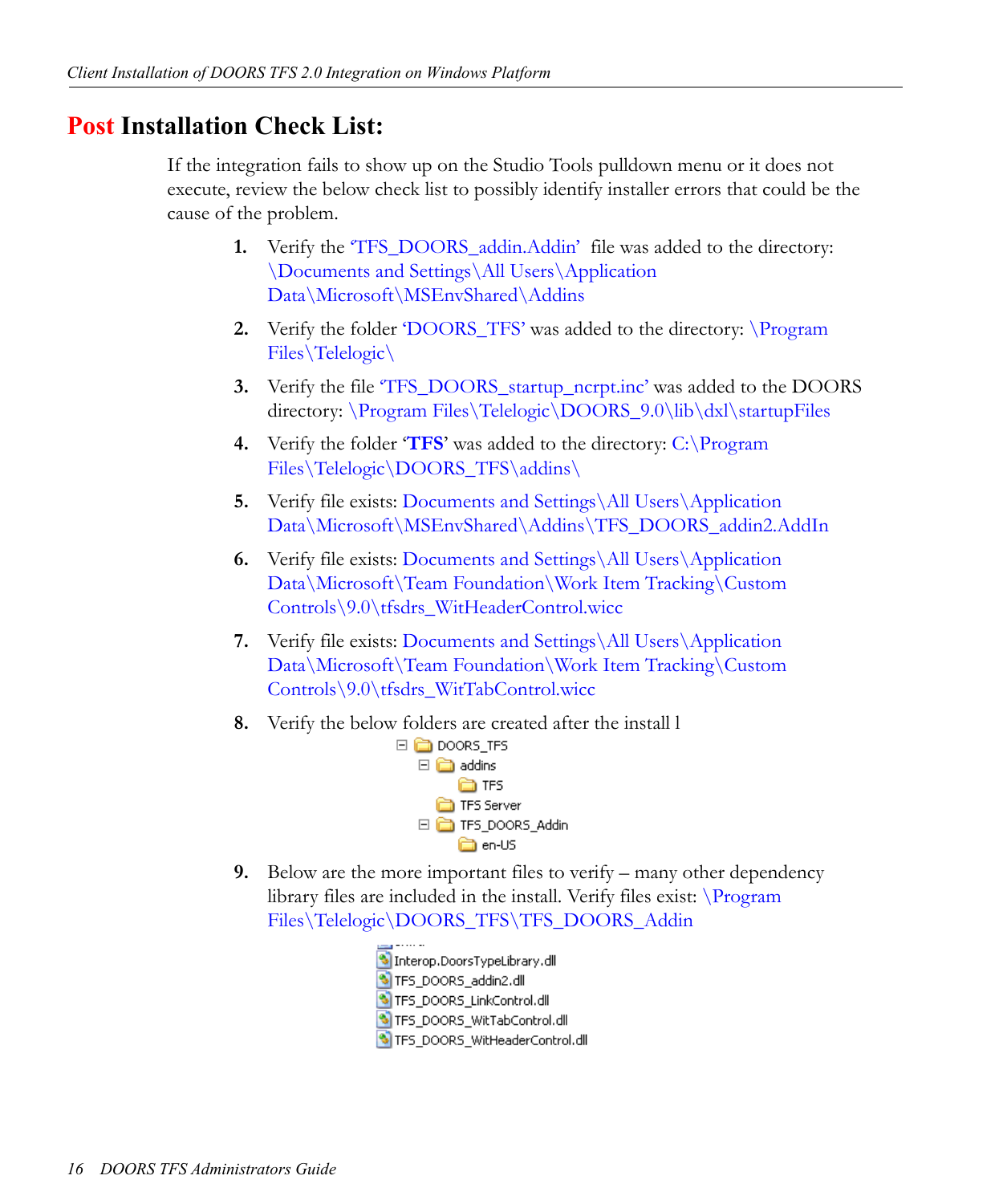**10.** Verify the below files are created after the install. Location Folder: \Program Files\Telelogic\DOORS\_TFS\addins\TFS



- **11.** Start Visual Studio and verify the following:
	- a. Go to the Tools menu and select '**options...**'
	- b. Check the "**show All Settings**" option in the bottom left of the window.
	- c. Select '**Add-in/Macros Security'** option as shown int the figure below.
	- d. Verify you have an entry %ALLUSERSPROFILE%\ApplicationData\Microsoft\MSE nvShared\Addins
	- e. If not manually add it to the **Add-in File Paths** and then restart studio



If the integration still fails to show in the forms or from the Tools menu, please contact support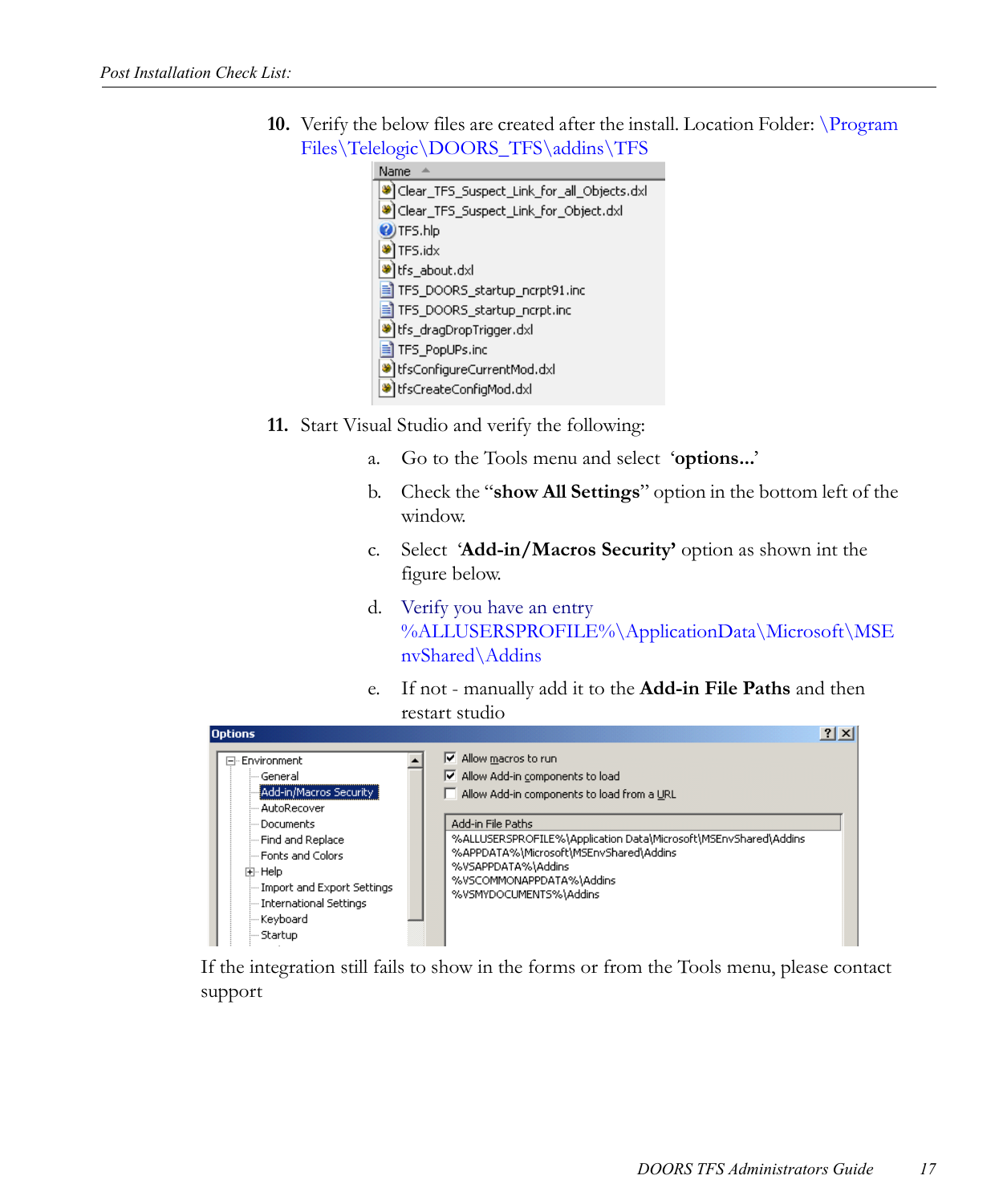## *4 DOORS CONFIGURATION MODULE*

<span id="page-18-0"></span>After client installation and TFS server configuration is complete, the integration can operate normally without further configuration of the DOORS environment. If the integration is executed and links are created the default configuration is used and the initiating operation continues normally (see default configuration).

To specify other default settings or define additional Attributes to be imported and exported, a TFS DOORS CONFIGURATION module is required. Using the configuration module you can specify which link type to use when creating links between DOORS and TFS items, define and map what data to import and store in both applications, define which DOORS attributes to retrieve for viewing on the "Real Time Data" display found on the New DOORS Link Editor Dialog.

The DOORS configuration module settings will apply to all DOORS modules with in the same folder and sub folders, similar to the DOORS inheritance method for access rights. This allows the ability to group common types of DOORS modules into a folder and have unique TFS integration settings for that group. At run time the integration searches first in the current Folder/Project for a Configuration module, then searches through all ancestor folders/Projects stopping at the first one it finds. If one is not found, the initiating operation continues in the integration, but a warning will be provided to the user indicating that no DOORS configuration could be found.

The configuration module is composed of 3 Sections:

**1.** TFS To DOORS

This section is used to map which TFS workitem attributes to import and store on the DOORS Object's External Link attribute.

**2.** DOORS To TFS

This section is used to map additional DOORS Object attributes to export and store in TFS using the DoorsProxy item. Each workitem link to DOORS creates a new DoorsProxy item. This item is similar to the 'DOORS Surrogate' object sometimes used in older DOORS integrations.

**3.** TFS Link Display Info

This section allows the ability to easily define additional DOORS Object attributes to be accessed in 'Real Time' when a TFS user is viewing a workitem to DOORS link using the new DOORS Link Editor dialog. These attributes are not stored in TFS and can only be scene from the Link Editor. When viewing, the Link Editor attempts to access DOORS and retrieve the current attribute data and display it using a dynamic grid list.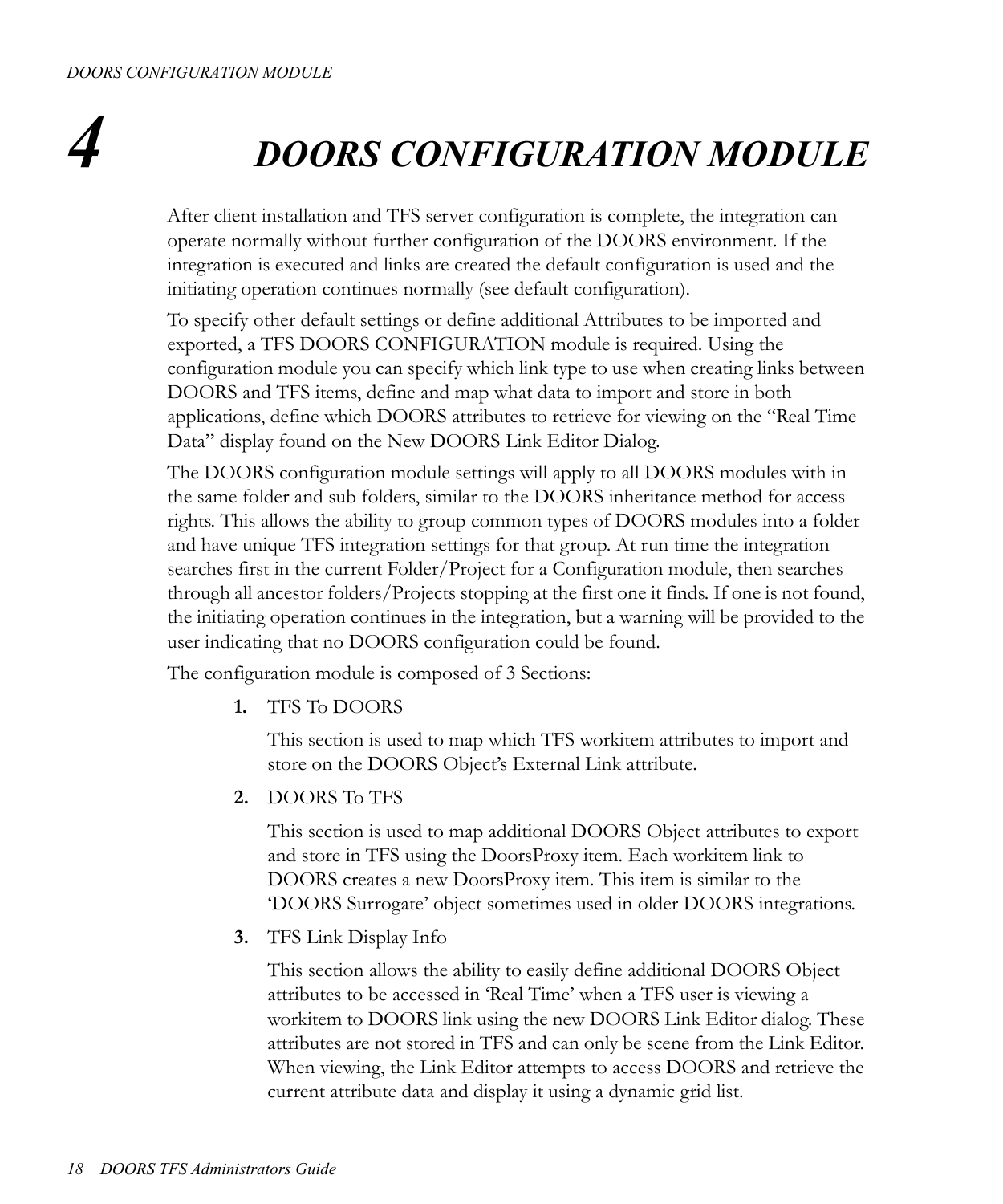#### <span id="page-19-0"></span>*Create Configuration Module*

To Generate a configuration module, open any doors module in the current folder where you want the configuration module to apply. From the module tool bar '**TFS**' menu select the '**Create Configuration Module**' option. This will generate a new configuration module and open it for edit.



**Note** To Allow multiple Configurations in same DOORS project. The current design allows you to place this module in the same project as the requirement modules that the mappings apply too. You may also create multiple configuration modules. These may be placed in the DOORS local container in the nearest "ancestor" container. The tool will then search backwards through all ancestry containers until the first Configuration module is found.

#### <span id="page-19-1"></span>*Adding Attribute and Field mappings*

#### <span id="page-19-2"></span>**TFS To DOORS**

Section 1 of the configuration module -**TFS To DOORS** contains attribute mappings for the data you want to import from a TFS work item and store in DOORS. This data will be stored on the External Link of the DOORS Object as a LINK attribute.

|              | TIFS DOORS CONFIGURATION' current 0.0 in /New Raven Project/NovemberProjectPackage (Formal module) - DOORS |                              |         |                      | $ \Box$ $\times$  |
|--------------|------------------------------------------------------------------------------------------------------------|------------------------------|---------|----------------------|-------------------|
| Edit<br>File | Insert Link Analysis Table Tools<br>Discussions User Offrame T50 TFS Help<br>View                          |                              |         |                      |                   |
| 日命日          | 暗ず運承場品<br>$\bullet$ of $\bullet$ $\bullet$ $\bullet$<br>E <sup>+</sup> E+ ED                               |                              |         |                      |                   |
| View Main    | 晶晶系<br>$\overline{ }$<br>All levels                                                                        | ■ マ <■ マ や ん ま↓              |         |                      |                   |
| l ID         |                                                                                                            | DOORS Attribute              | Maps To | <b>TFS Attribute</b> | TFS L $\triangle$ |
| TFS1         | <b>1 TFS To DOORS</b>                                                                                      |                              | ----    |                      |                   |
|              | Use this section (1.x) to define which Work Item Fields to<br>copy from TFS and Store in DOORS             |                              |         |                      |                   |
| TFS2         | 1.1                                                                                                        | Description                  | <---    | Title                |                   |
| TFS3         | 1.2                                                                                                        | TES WorkTtem ID              | <---    | ID                   |                   |
| TFS4         | 1.3                                                                                                        | <b>TFS WorkItem Revision</b> | <---    | Rev                  |                   |

- **1.** Open the configuration module in EDIT mode.
- **2.** Select the Object "TFS To DOORS" and create a new child object below.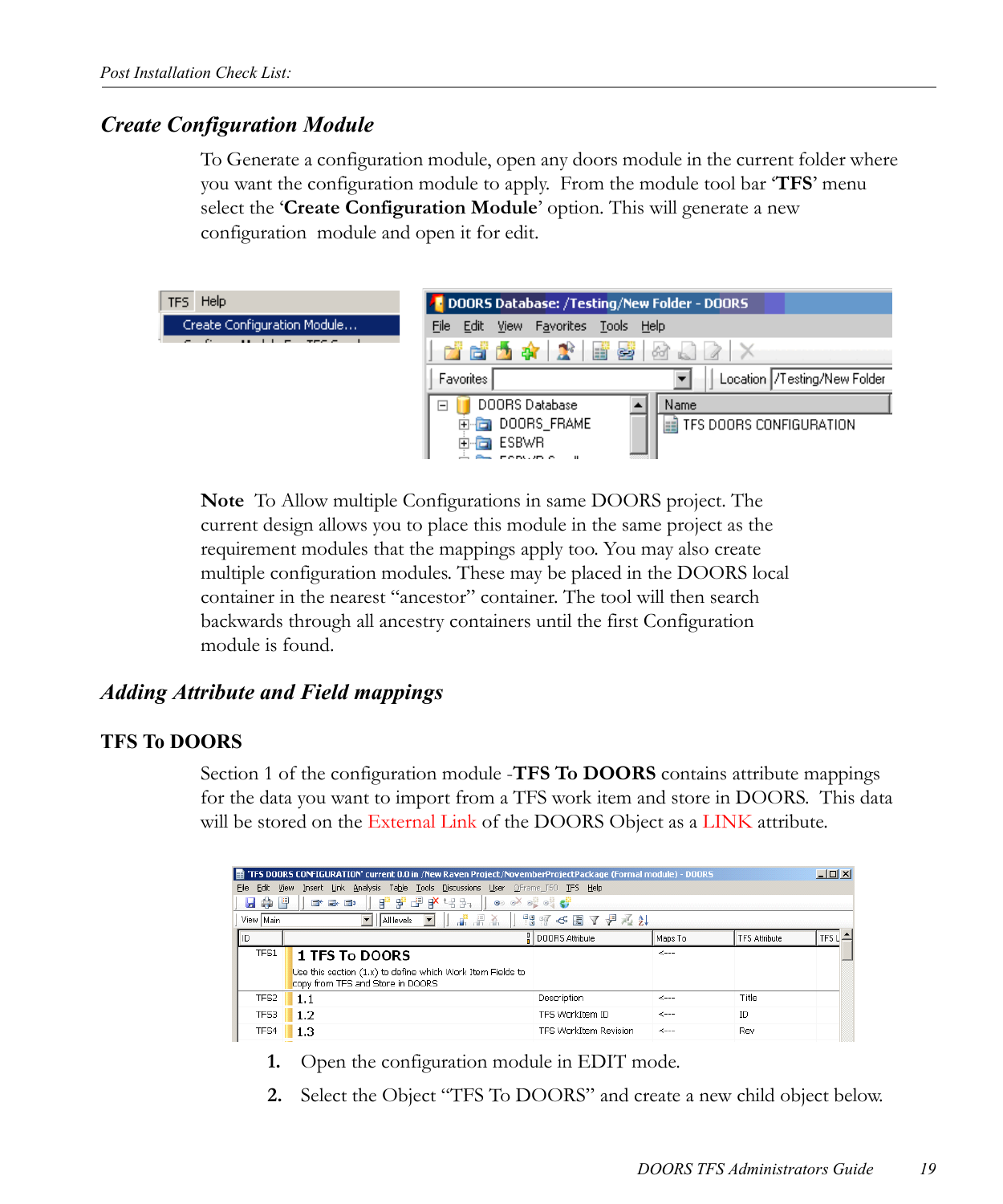**3.** Select the new object just created, and click in the "DOORS Attribute" column. Enter in the name of the DOORS attribute you want to use to store the imported data. This attribute will be created in the DOORS module when a link to a TFS workitem is created , Synchronize is executed, or if the 'TFS -> Configure Module For Synch.." option is exectuted.

It is highly recommended that what ever name you choose - it is prefixed with "TFS" as a mandated naming standard for DOORS integrations. This mandate is to insure unique attribute names that will not conflict with other integrations. The attributes "Description" and "Title" are reserved names and apply to the External link "Description" and "Name" system attributes

**4.** Click in the TFS Attribute column. Enter in the name of the TFS workItem attribute to be imported. A list of work item attributes available can be viewed by using the Visual Studio TFS query results dialog Column setup menu option after running any TFS query.

#### <span id="page-20-0"></span>**DOORS To TFS**

Section 2 of the TFS DOORS CONFIGURATION module can be used to define additional DOORS Object Attribute data (in addition to the Default attributes) to be exported to TFS and stored in a TFS DoorsProxy workitem. This provides the same data per link capability as External Link Attributes in DOORS.

IMPORTANT: In version 2 of the integration, simply adding in new attribute mapping data as done in Section 1 WILL NOT cause the integration to import and store attributes as a new attribute of the DoorsProxy work item. As stated the in section 1 the TFS attribute data must be an existing attribute of the TFS workItem. Since version 2 uses a NEW workItem type (DoorsProxy) to store imported data. The DoorsProxy type definition must be modified to define attributes/fields to store the NEW attributes you wish to import. (see registering DoorsProxy definition for more information).

| <b>2 DOORS To TFS</b>                                                                                                                                                                                                                                                                                                                                                     |                   | --- > |         |
|---------------------------------------------------------------------------------------------------------------------------------------------------------------------------------------------------------------------------------------------------------------------------------------------------------------------------------------------------------------------------|-------------------|-------|---------|
| Use this section (2.x) to define which DOORS Object attributes to<br>copy from DOORS and Store in TFS. These attribute names are the<br>same names you would see if creating a new DOORS column.<br>NOTE: The TFS Field Names you use must already exist as fields<br>of the Work Item's External Link type, since the integration will not<br>create them automatically. |                   |       |         |
| 2.1                                                                                                                                                                                                                                                                                                                                                                       | Object Identifier | --->  | Comment |
|                                                                                                                                                                                                                                                                                                                                                                           |                   |       |         |
|                                                                                                                                                                                                                                                                                                                                                                           |                   |       |         |
| john<br>Exclusive edit model                                                                                                                                                                                                                                                                                                                                              |                   |       |         |
|                                                                                                                                                                                                                                                                                                                                                                           |                   |       |         |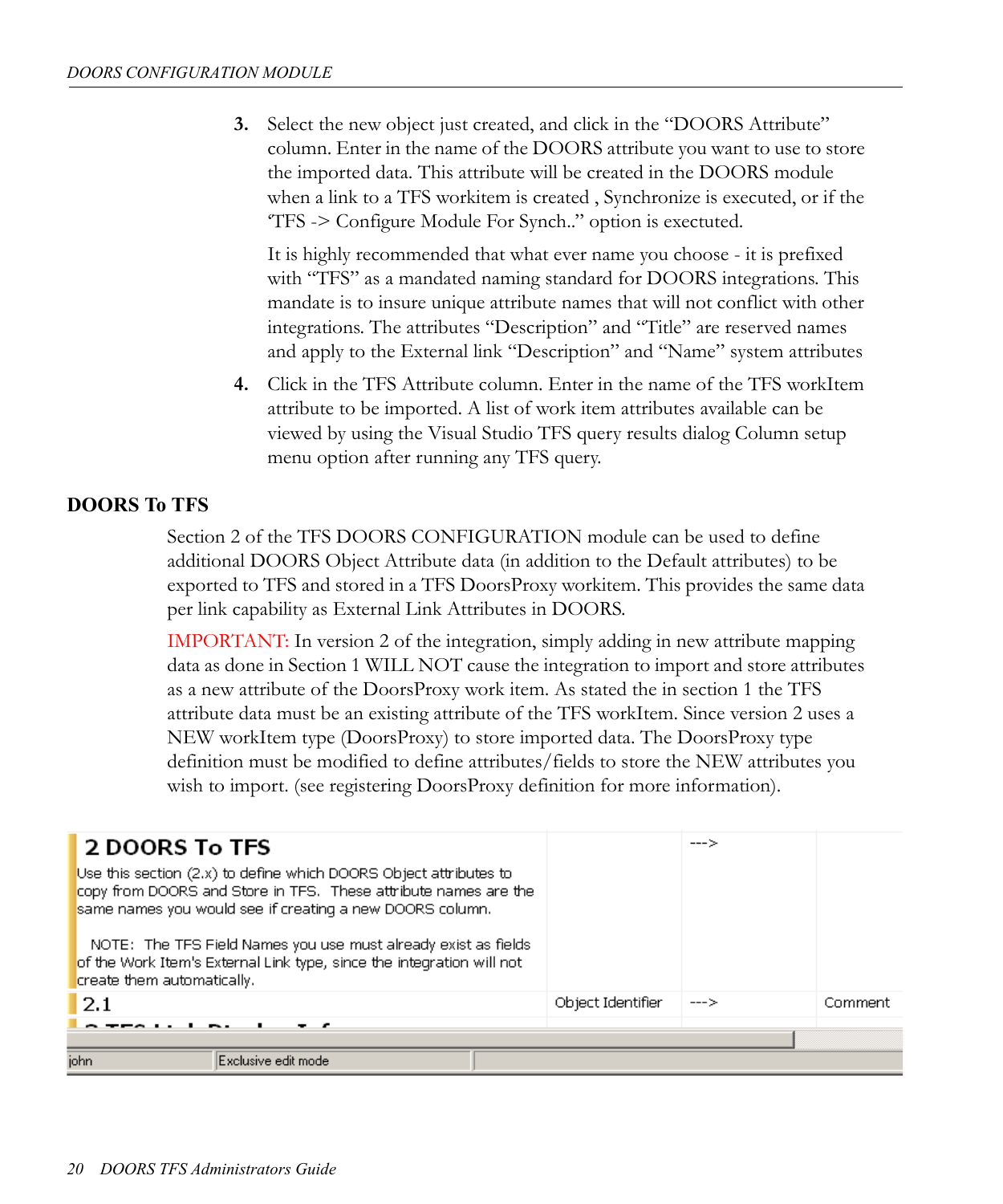In version 2, a standard Set of Attribute data is always imported into TFS From DOORS. These standard attributes are:

- Object URL:
- Module Name
- Object ID
- Object Text
- Object Short Text
- Last Modified On
- Last Modified B

They are stored using a new workitem type called 'DoorsProxy' which is created for each workitem to DOORS link. The standard attributes are mapped as seen below:

| DoorsProxy 238                                   |                                                                                                            | 西  |
|--------------------------------------------------|------------------------------------------------------------------------------------------------------------|----|
|                                                  |                                                                                                            | 瞋  |
|                                                  | <b>DOORS</b>                                                                                               | ė- |
| URL:                                             | doors://JOHN3:36690/?version=28prodID=08view=000000028urn=urn:telelogic::1-48cf34147ef6032d-O-11-00000040  |    |
| Object Id:                                       | SysReqdds_11                                                                                               |    |
| Module:                                          | demo test                                                                                                  |    |
| Object Text:                                     | This is sample object text for testing and⊡demo use for the TFS DOORS Integration ⊡version added more text |    |
| Short Text:                                      |                                                                                                            |    |
| Last Modified By:                                | john                                                                                                       |    |
| Last Modified On:                                | Wednesday, December 17, 2008                                                                               |    |
| Last Synchronized On:                            | 12/30/2008 11:18:05 AM                                                                                     |    |
| Suspect Flag:                                    |                                                                                                            |    |
| Source ID:                                       | 31                                                                                                         |    |
| Source URL:                                      | vstfs:///WorkItemTracking/WorkItem/31                                                                      |    |
| State:                                           | Active                                                                                                     |    |
| $\left  \cdot \right $                           | 5.13<br>$\ddot{\phantom{1}}$                                                                               |    |
|                                                  | $ +$ $\times$                                                                                              |    |
| 1 0 Warnings (i) 0 Messages<br><b>3</b> 0 Errors |                                                                                                            | Æ  |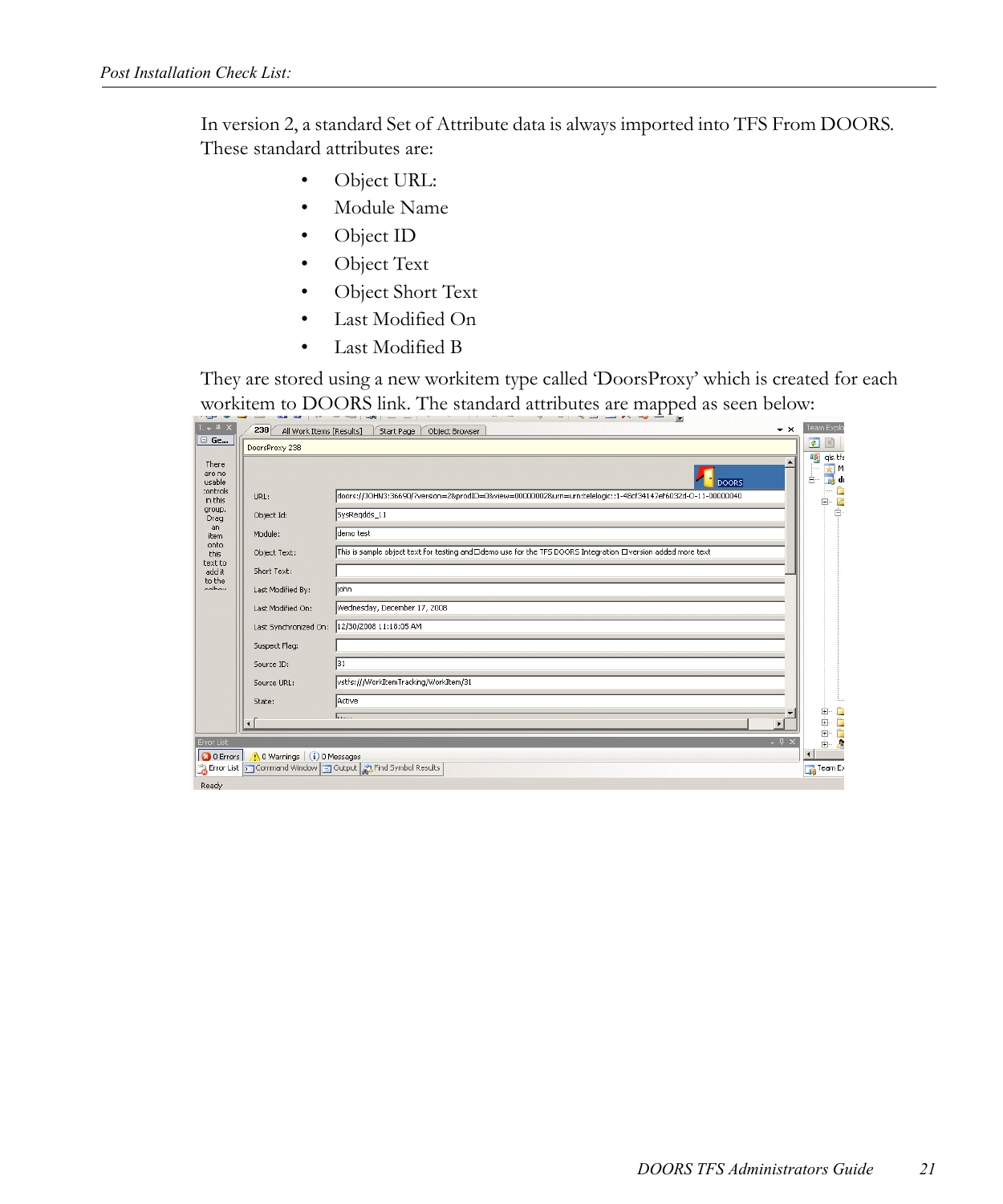#### <span id="page-22-0"></span>**Configure Link Display Info**

Section 3 - is used to define the which of the DOORS Object Attributes you want to display in the TFS Link Editor: Real Time Report View tab panel

| TFS5         | 3 TFS Link Display Info                                                                                                                                                 |                                |  |
|--------------|-------------------------------------------------------------------------------------------------------------------------------------------------------------------------|--------------------------------|--|
|              | use this section (3.x) to define which DOORS Object attributes to<br>retrieve (in real time) and display in the TFS DOORS addin window<br>when a link item is selected. |                                |  |
|              | These attribute names are the same names you would see if<br>creating a new DOORS column. To insert a blank line just create an<br>empty (blank) object.                |                                |  |
| TFS6         | 3.1                                                                                                                                                                     | Module Name                    |  |
| TFS7         | 3.2                                                                                                                                                                     | Object Identifier              |  |
| TFS8         | 3.3                                                                                                                                                                     |                                |  |
| TFS9         | 3.4                                                                                                                                                                     | Object Heading and Object Text |  |
| <b>TFS10</b> | 3.5                                                                                                                                                                     | Created On                     |  |
| <b>TFS11</b> | 3.6                                                                                                                                                                     | Last Modified On               |  |
| TFS12        | 3.7                                                                                                                                                                     | Last Modified By               |  |
|              |                                                                                                                                                                         |                                |  |

. DOORS Link Editor Dialog accessed from TFS Link Edit option

| Attribute                               | Value                                                                                                                         |
|-----------------------------------------|-------------------------------------------------------------------------------------------------------------------------------|
| Object Heading                          | New post section 1                                                                                                            |
| <b>URL</b>                              | doors://JOHN3:36690/?version=28prodID=08                                                                                      |
| Module                                  | NovemberProjectPackage Process                                                                                                |
| Object Id                               | <b>UCS</b>                                                                                                                    |
| Object Text                             | this is a test for sectio n1                                                                                                  |
| Short Text                              |                                                                                                                               |
| Last Modified By                        | iohn                                                                                                                          |
|                                         |                                                                                                                               |
| Last Modified On                        | Tuesday, November 04, 2008                                                                                                    |
| Comment                                 | New post section 1                                                                                                            |
| ۰ι                                      | View Value<br>Synchronize<br>Imported: Current Value   Real Time Report View                                                  |
|                                         |                                                                                                                               |
| Attribute                               | Value                                                                                                                         |
| Object Heading                          | New post section 1                                                                                                            |
| URL                                     |                                                                                                                               |
| Module Name                             | NovemberProjectPackage Process                                                                                                |
| Object Identifier                       | UC5                                                                                                                           |
|                                         |                                                                                                                               |
| Object Heading and Object<br>Created On | doors://JOHN3:36690/?version=2&prodID=0&un<br>3 New post section 10this is a test for sectio n1<br>Tuesday, November 04, 2008 |

To display Object Heading and Object Text similar to the DOORS main column enter '**Object Heading and Object Text**' as the '**DOORS Attribute**' value. To display the module name use '**Module Name'** for the attribute value.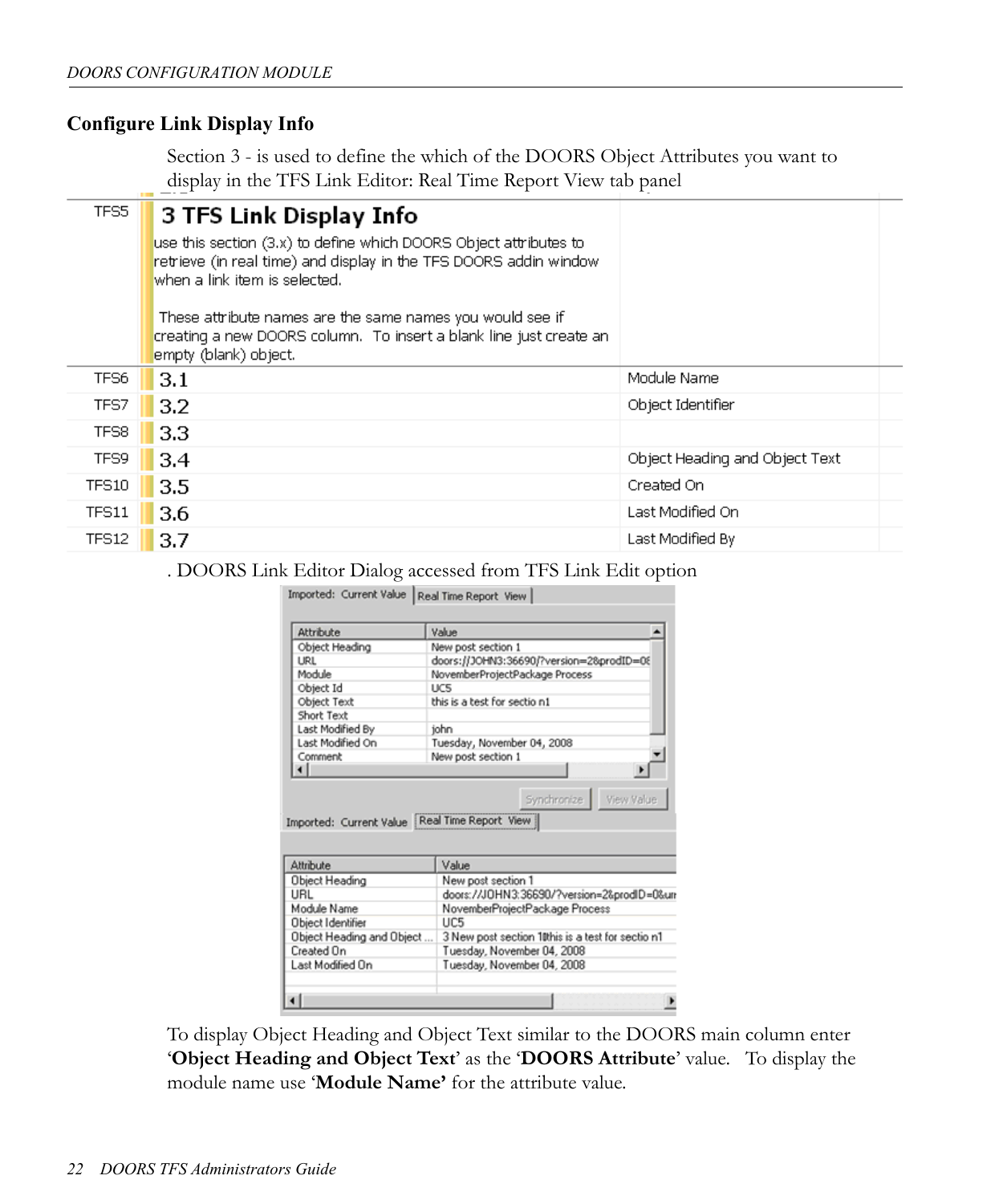#### <span id="page-23-0"></span>*Default Configuration*

After client installation and TFS server configuration is complete, the integration can operate normally without further configuration of the DOORS environment. If the integration is executed and links are created the default configuration is used and the initiating operation continues normally

#### <span id="page-23-1"></span>**Default Work Item Link Type**

The integration defaults to the new 'DoorsLinkType' when a new configuration module is created or if no configuration module is found

| Save              | $Ctrl + S$ |                                       |                  | General   Access   History   Linksets   Statistics   Discussions   Discussions Access List |
|-------------------|------------|---------------------------------------|------------------|--------------------------------------------------------------------------------------------|
| Baseline          |            | Name: TFS DOORS CONFIGURATION         |                  |                                                                                            |
| Export<br>Import  |            | Description:<br>Type: Formal          |                  |                                                                                            |
| Module Properties |            | URL: doors://J0HN3:36691/?version=2&p |                  | Copy URL                                                                                   |
|                   |            |                                       |                  |                                                                                            |
| Page Setup        |            | Name                                  | Description      | Value                                                                                      |
| Print Preview     |            | Go" Created By                        | System Attribute | iohn                                                                                       |
|                   |            | ණී Created On                         | System Attribute | Tuesday, September 16, 2                                                                   |
| Print             | Ctrl+P     | Go" Last Modified By                  | System Attribute | john.                                                                                      |
| Close             |            | Go" Last Modified On                  | System Attribute | Friday, December 12, 2008                                                                  |
|                   |            | <b>Prefix</b>                         | System Attribute | <b>TFS</b>                                                                                 |

The integration defaults to the new 'DoorsLinkType' when a new configuration module is created or if no configuration module is found.

If the DoorslinkType is not defined then the integration will attempt to create the link useing the known Standard TFS Link Type Names:

- Workitem Hyperlink
- Source Code File
- Test Result

In version 2, a standard Set of Attribute data is always imported into TFS From DOORS. These standard attributes are:

- Object URL:
- Module Name
- Object ID
- Object Text
- Object Short Text
- Last Modified On
- Last Modified B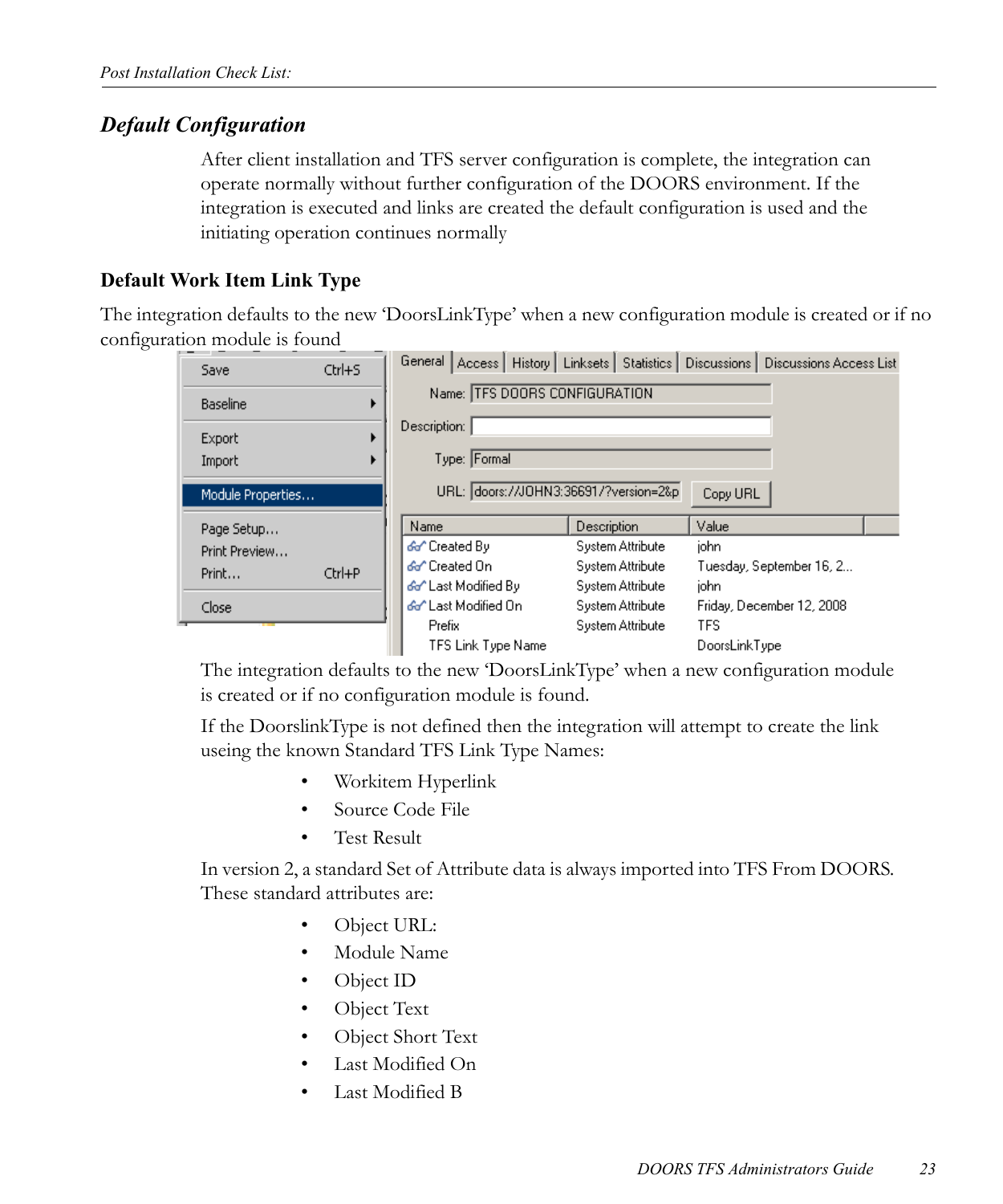#### <span id="page-24-0"></span>**Running without a TFS CONFIGURATION module**

Version 2 can operate with no existing configuration on the DOORS side. When a module is linked or synched without configuration the software searches the local folder and then all ancestor folders to locate a TFS CONFIGURATION module. If no configuration module is found then the attempted operation continues using the default settings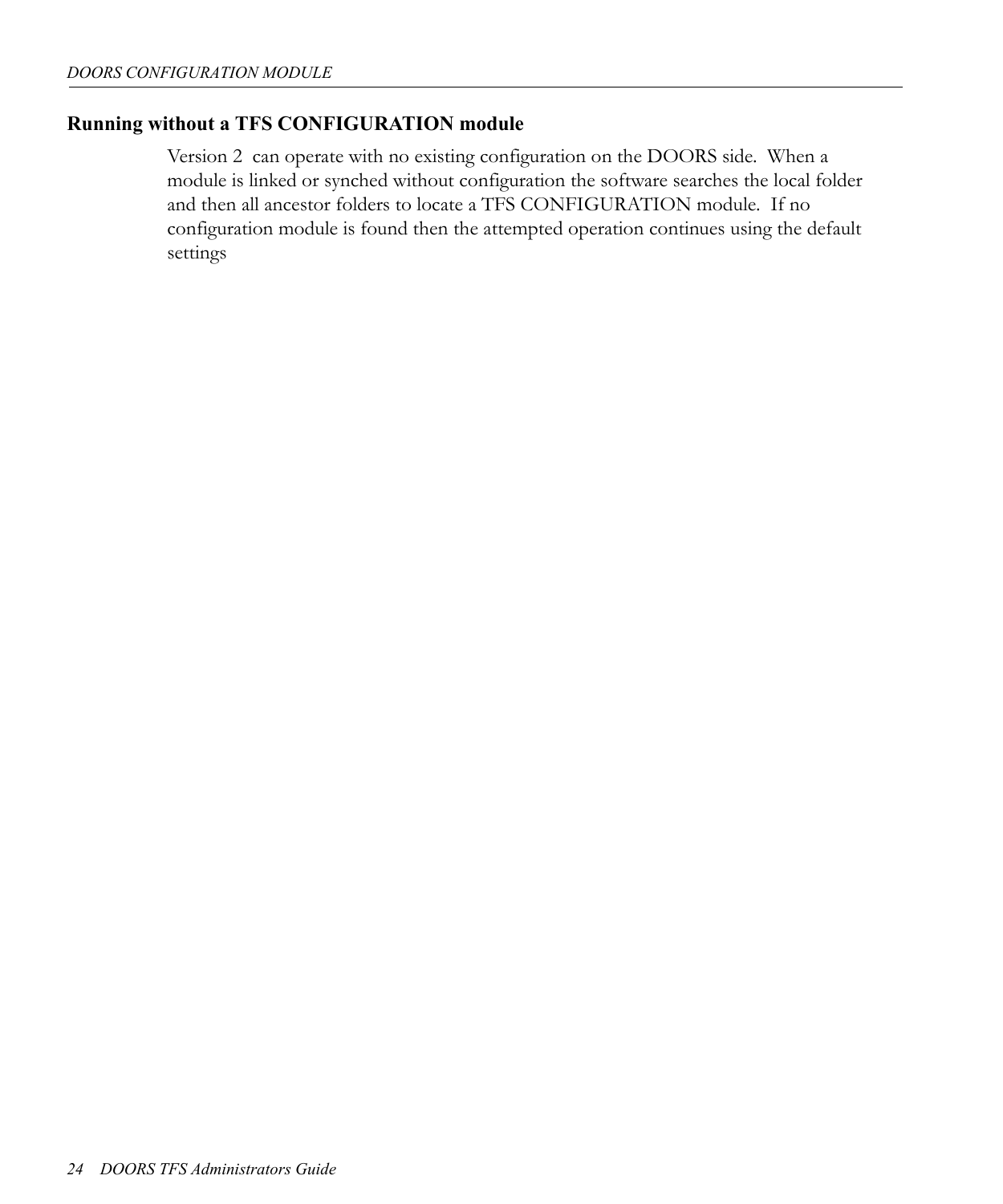## *5 Configure DOORS Requirements Module*

<span id="page-25-0"></span>Before creating links it is best to configure your requirements module using the "**Configure Module for TFS Synch**" option. Configuration of a module attempts to create any user defined attributes identified in Section 1 of the nearest TFS DOORS CONFIGURATION module. The software will automatically attempt to create the attributes it needs at run time, but it is best to pre-configure each module to minimize the possibility of errors due to a user's access to create new object level attributes.

**1.** To configure open the module, then select from the tool bar 'TFS' menu select the 'Configure Module For TFS Synch' option



**2.** A dialog will display listing all the attributes identified in the configuration module that apply to the current module.



**3.** Select 'Confirm' to attempt attribute creation.

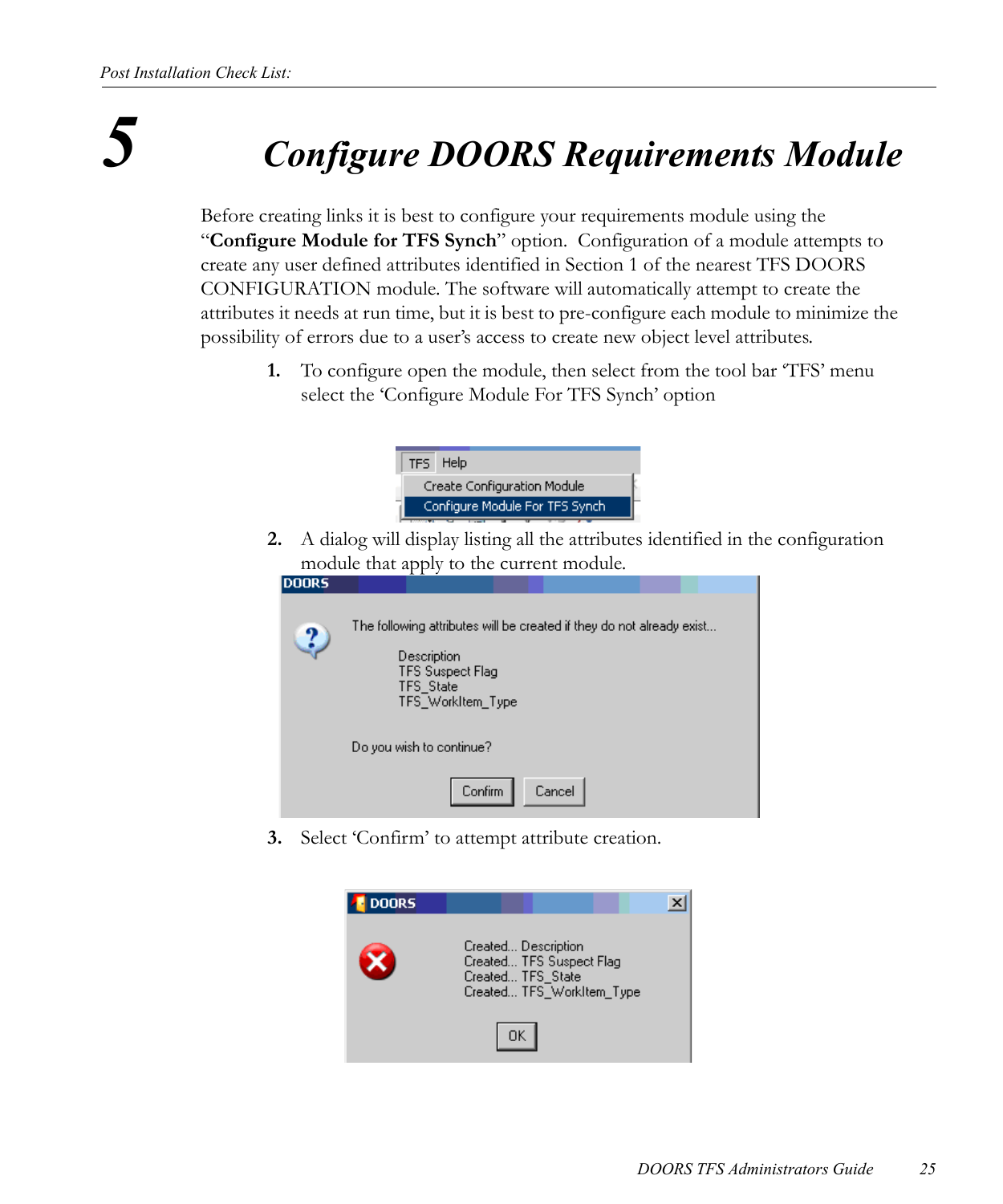The configured attributes will be created in the Module as Object level attributes. Imported TFS data will actually be stored on the Objects External Link, but in DOORS external links inherit the same attributes as the Object they belong to.

| /Training Car Project/CI structure:0bject 5000 Columns and Attributes - D… │ – │□ │×│<br><b>Attributes</b><br>Columns<br><b>Types</b> |         |               |               |               |               |
|---------------------------------------------------------------------------------------------------------------------------------------|---------|---------------|---------------|---------------|---------------|
| Name                                                                                                                                  | Type    | Default value | Inherit value | Exists for    | Multi valu. ▲ |
| Object Short Text                                                                                                                     | String  |               | No.           | Object        | No.           |
| Object Text                                                                                                                           | Text    |               | No.           | Object        | No.           |
| OLE                                                                                                                                   | Boolean | False         | No            | Object        | No.           |
| <b>OLE</b> lconic                                                                                                                     | Boolean | False         | No            | Object        | No.           |
| Picture                                                                                                                               | Boolean | False         | No            | Object        | No.           |
| PictureName                                                                                                                           | String  |               | No            | Object        | No.           |
| PictureNum                                                                                                                            | Integer |               | No            | Object        | No.           |
| Prefix                                                                                                                                | String  |               | No            | Module        | No.           |
| TFS Suspect Flag                                                                                                                      | Text    |               | No            | Object        | No.           |
| TFS_State                                                                                                                             | Text    |               | No            | Object        | No.           |
| TFS WorkItem Type                                                                                                                     | Text    |               | No            | Object        | No.           |
|                                                                                                                                       |         |               |               |               |               |
|                                                                                                                                       | New     | Import        | Copy          | <b>Delete</b> | Edit          |

**Note** It is highly recommended that what ever attribute name you choose it is prefixed with "TFS" as a mandated naming standard for DOORS integrations. This mandate is to insure unique attribute names that will not conflict with other integrations. The attributes "Description" and "Title" are reserved names and apply to the External link "Description" and "Name" system attribute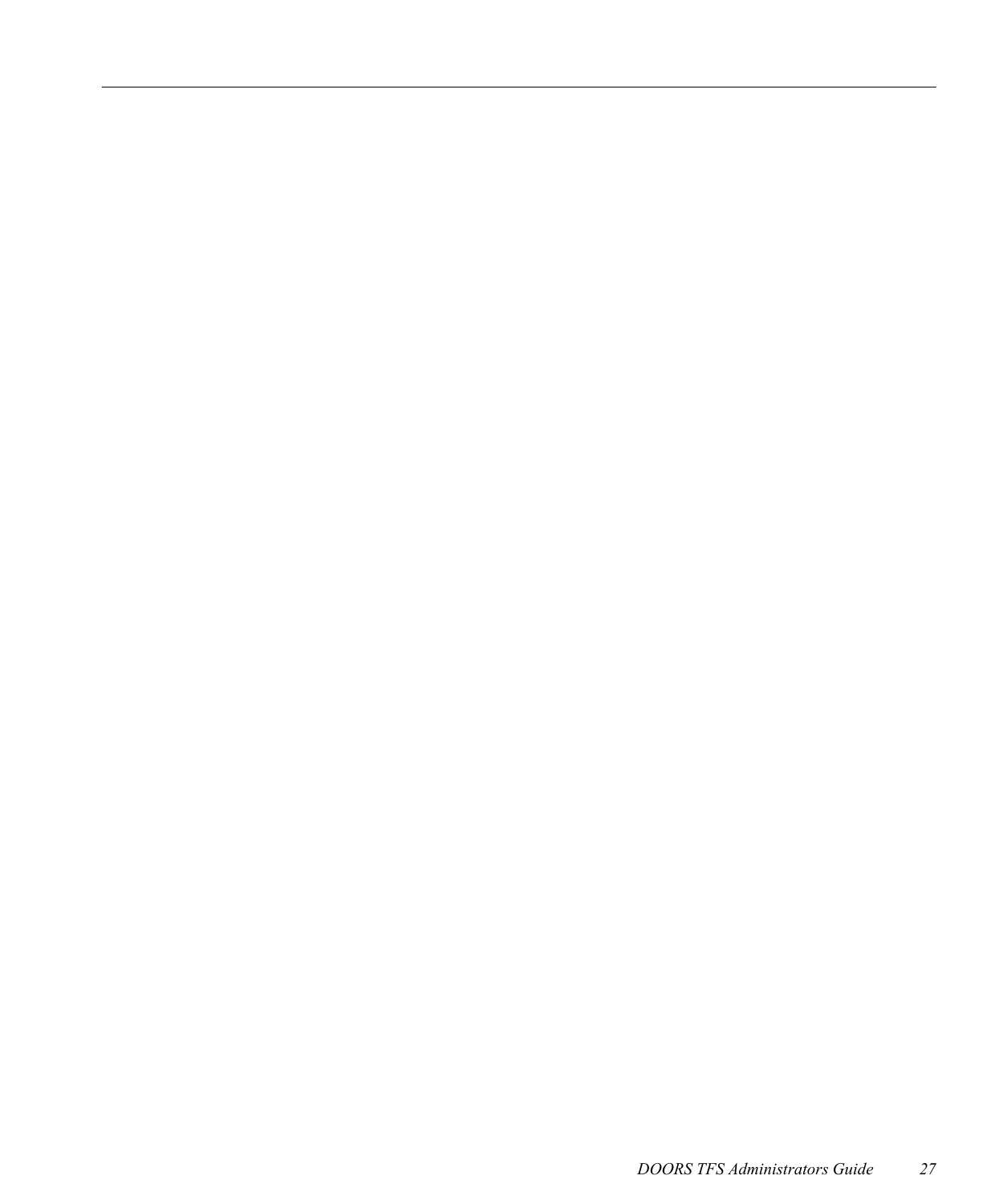### *6 Connect to TFS Server From Visual Studio*

<span id="page-28-0"></span>To execute Team System from the Visual Studio Environment for the first time - do the following:

- **1.** Start Visual Studio
- **2.** Select 'Connect to Team Foundaton Server' from Visual Studio 'Tools' menu
- **3.** Click 'Servers' option

**4.** Select "Add..." new server option

| Add/Remove Team Foundation Server | $\frac{1}{2}$                                           |        |
|-----------------------------------|---------------------------------------------------------|--------|
| Team Foundation Server list:      |                                                         |        |
| Name                              | URL<br>qls.tfsmadeeasy http://qls.tfsmadeeasy.com:8080/ | Add    |
|                                   |                                                         | Remove |
|                                   |                                                         | Close  |
|                                   |                                                         |        |

**5.** Enter in Server Name, Port Number and Protocol of your TFS server

| <b>Add Team Foundation Server</b>                      |                        |  |
|--------------------------------------------------------|------------------------|--|
| Team Foundation Server name:<br>qls.tfsmadeeasy.com    |                        |  |
| <b>Connection Details</b><br>Port number:<br>Protocol: | 8080<br>C HTTP C HTTPS |  |
|                                                        | Cancel<br>OK           |  |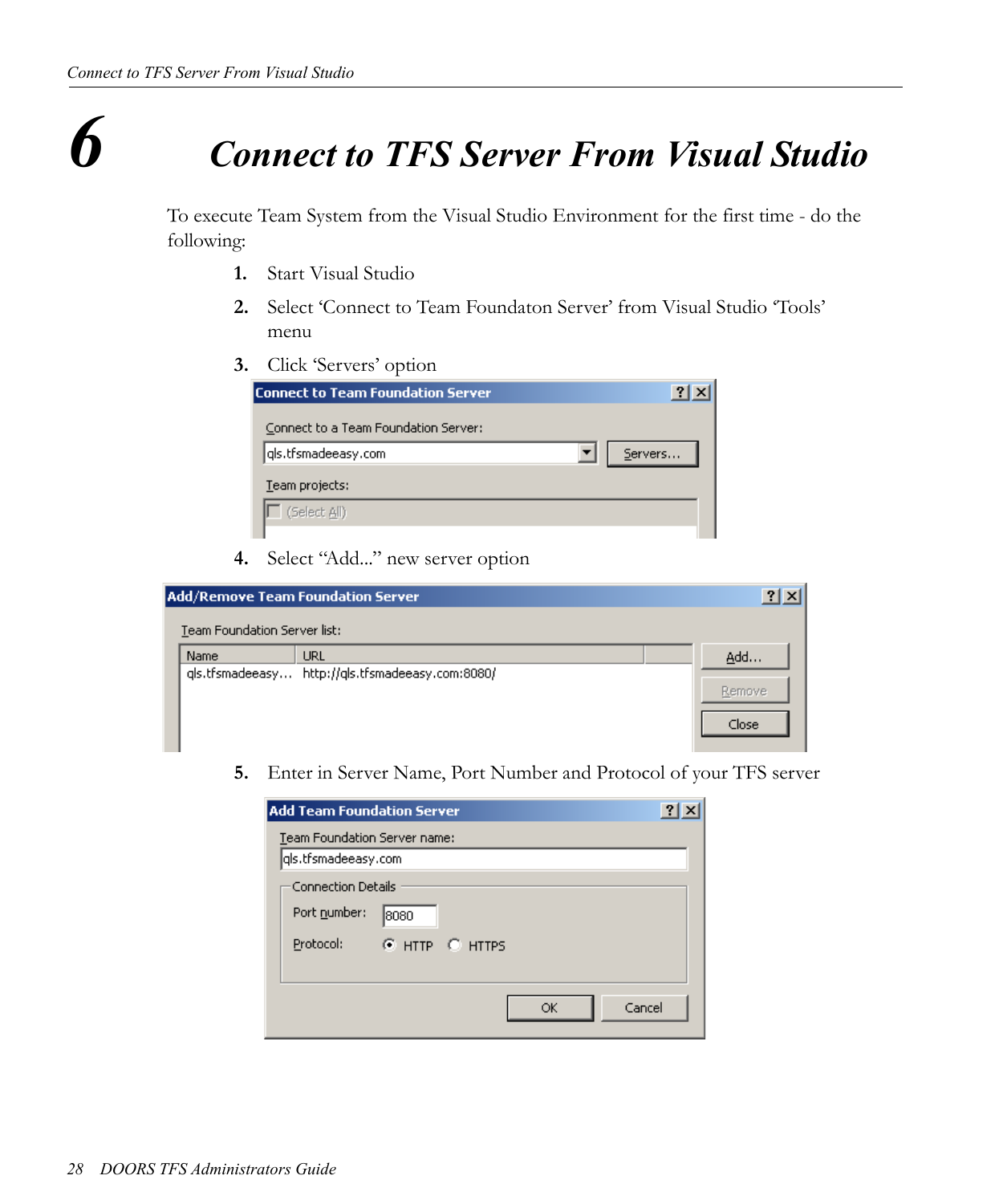|                           |         |            | Start Page - Microsoft Visual Studio            |      |                                                                                                                          |           |      |  |   | 니미          |
|---------------------------|---------|------------|-------------------------------------------------|------|--------------------------------------------------------------------------------------------------------------------------|-----------|------|--|---|-------------|
| File                      | Edit    | View       | Tools                                           | Test | Window                                                                                                                   | Community | Help |  |   |             |
|                           |         |            |                                                 |      | $\ \mathbf{E}\cdot\mathbf{E}\cdot\mathbf{E}\cdot\mathbf{E}\ $ , we have $\ \mathbf{E}\cdot\mathbf{E}\cdot\mathbf{E}\ $ . |           |      |  | × | .,          |
| $\lambda_{\rm F}^{\rm c}$ |         |            | Start Page $\frac{1}{2}$ $\frac{1}{2}$ $\times$ |      | <b>Team Explorer</b>                                                                                                     |           |      |  |   | $-4 \times$ |
|                           |         |            |                                                 | 学    | 霸<br>$\vert x \vert$                                                                                                     |           |      |  |   |             |
| Toolbox                   |         |            |                                                 |      |                                                                                                                          |           |      |  |   |             |
|                           | Output. |            | $-4x$                                           |      |                                                                                                                          |           |      |  |   |             |
|                           |         |            | .,                                              |      |                                                                                                                          |           |      |  |   |             |
|                           |         | $UCTD - D$ |                                                 |      |                                                                                                                          |           |      |  |   |             |
|                           |         |            | <b>あ□ 国○ ぬF…</b>                                |      | Solution Explorer 3 Class View 3 Team Explorer                                                                           |           |      |  |   |             |

**6.** Select '**Team Explorer**' tab found in the far right corner of Studio

**7.** Select the '**Add Existing Team Project**' option at the top of the Team Explorer

| Team Explorer             |  |
|---------------------------|--|
| $\mathcal{H}$<br>齿        |  |
|                           |  |
| Add Existing Team Project |  |
|                           |  |

**8.** Provide a valid TFS user login name and password:

| <b>Connect to tfs06.codeplex.com</b> |                 |  |
|--------------------------------------|-----------------|--|
|                                      |                 |  |
| Connecting to Team Foundation Server |                 |  |
| User name:                           | snd\jdnorris_cp |  |
| Password:                            |                 |  |

**9.** Select the Project you wish to open

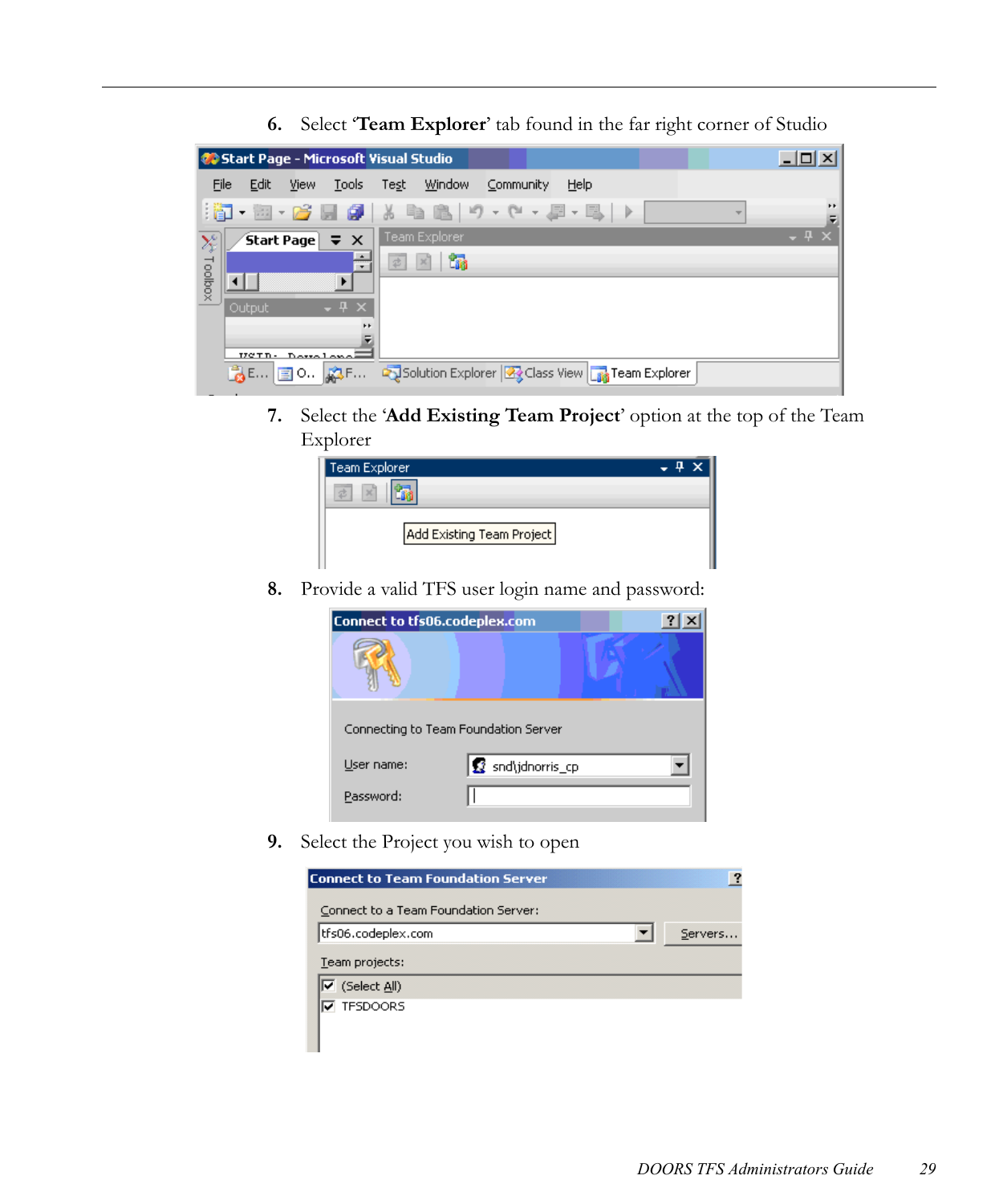**10.** Expand the Project Tree (TFSDOORS in our example case) and wait until 'Work Items' are loaded



**11.** Expand Work Items folder, then expand 'Team Queries folder



**12.** Activate the "All Work Items" query.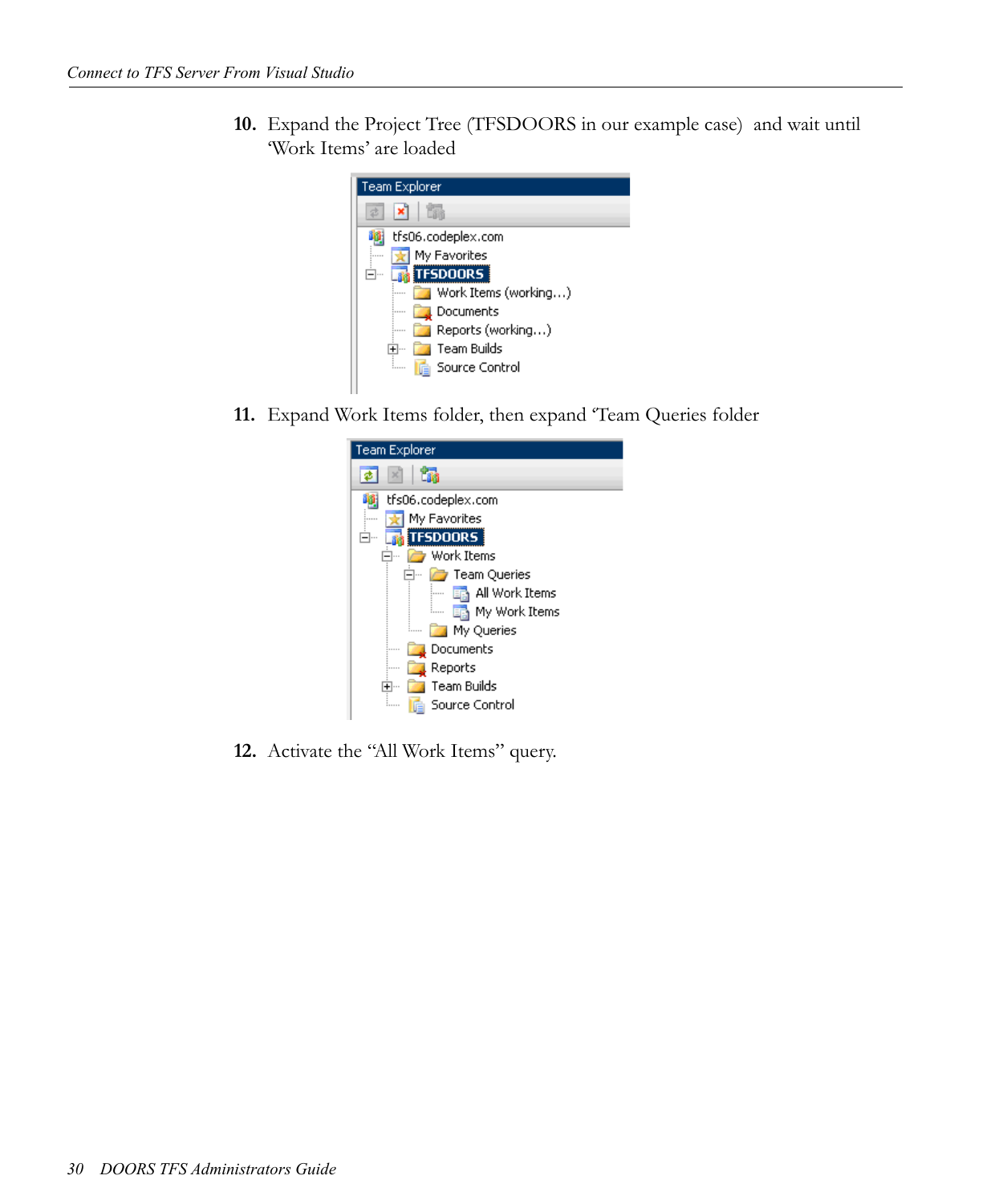## *7 Message Ouput Display and Logging*

#### <span id="page-31-1"></span><span id="page-31-0"></span>*Report Dialog:*

| tfsdrs ReportDialog                                                                 | $\vert x \vert$ |
|-------------------------------------------------------------------------------------|-----------------|
|                                                                                     |                 |
| Processingdefect4                                                                   |                 |
| Processing Link SYSTEM2 5                                                           |                 |
| WARNING: SetLinkProperty - Property: 'Module' does not exist for Link               |                 |
| WARNING: SetLinkProperty - Property: 'Text' does not exist for Link                 |                 |
| WARNING: SetLinkProperty - Property: 'Short Text' does not exist for Link           |                 |
| WARNING: SetLinkProperty - Property: 'Last Modified By' does not exist for Link     |                 |
| WARNING: SetLinkProperty - Property: 'Last Modified On' does not exist for Link     |                 |
| WARNING: SetLinkProperty - Property: 'Last Synchronized On' does not exist for Link |                 |
| WARNING: SetLinkProperty - Property: 'Last Synchronized On' does not exist for Link |                 |
| Processing Link SYSTEM2 6                                                           |                 |
| WARNING: SetLinkProperty - Property: 'Module' does not exist for Link               |                 |
| WARNING: SetLinkProperty - Property: 'Text' does not exist for Link                 |                 |
| WARNING: SetLinkProperty - Property: 'Short Text' does not exist for Link           |                 |
| WARNING: SetLinkProperty - Property: 'Last Modified By' does not exist for Link     |                 |
| WARNING: SetLinkProperty - Property: 'Last Modified On' does not exist for Link     |                 |
| WARNING: SetLinkProperty - Property: 'Last Synchronized On' does not exist for Link |                 |
| WARNING: SetLinkProperty - Property: 'Last Synchronized On' does not exist for Link |                 |
| No Changes to WorkItem: Skipping DOORS Synch                                        |                 |
| Syncrhonize Completed                                                               |                 |

Version 2 displays multi item operation messages using a dialog that pops up when you do a synchronize operation or if there were errors on a link drag and drop or delete operation.

The above example shows some of the messages and format when things go wrong.. such as doors links using link types other than the DOORS Link Type in this case.

#### <span id="page-31-2"></span>*Log File:*

The integration also generates a log file each time it is executed. The log file will be placed in the directory path specified by the environmental settings in the 'TEMP' environment variable standard on most windows platforms. Normally the path is similar to the example below:

C:\Documents and Settings\JohnDoe\Local Settings\Temp\tfsdrslog.txt

The log file contents can also be viewed in real time from the Visual Studio Output Pane

#### <span id="page-31-3"></span>*Visual Studio Output Window:*

| Output                      |                                           |                                                                 |
|-----------------------------|-------------------------------------------|-----------------------------------------------------------------|
| Show output from: DOORS TFS |                                           | $\cdot$ $\frac{1}{2}$ $\frac{1}{2}$ $\frac{1}{2}$ $\frac{1}{2}$ |
|                             |                                           |                                                                 |
|                             |                                           |                                                                 |
|                             |                                           |                                                                 |
|                             |                                           |                                                                 |
|                             | Error List 3 Output 3 Find Symbol Results |                                                                 |
| Ready                       |                                           |                                                                 |

Error and log messages are also displayed on the Visual Studio Output window. To display goto toolbar menu 'Edit->Other Windows->Output'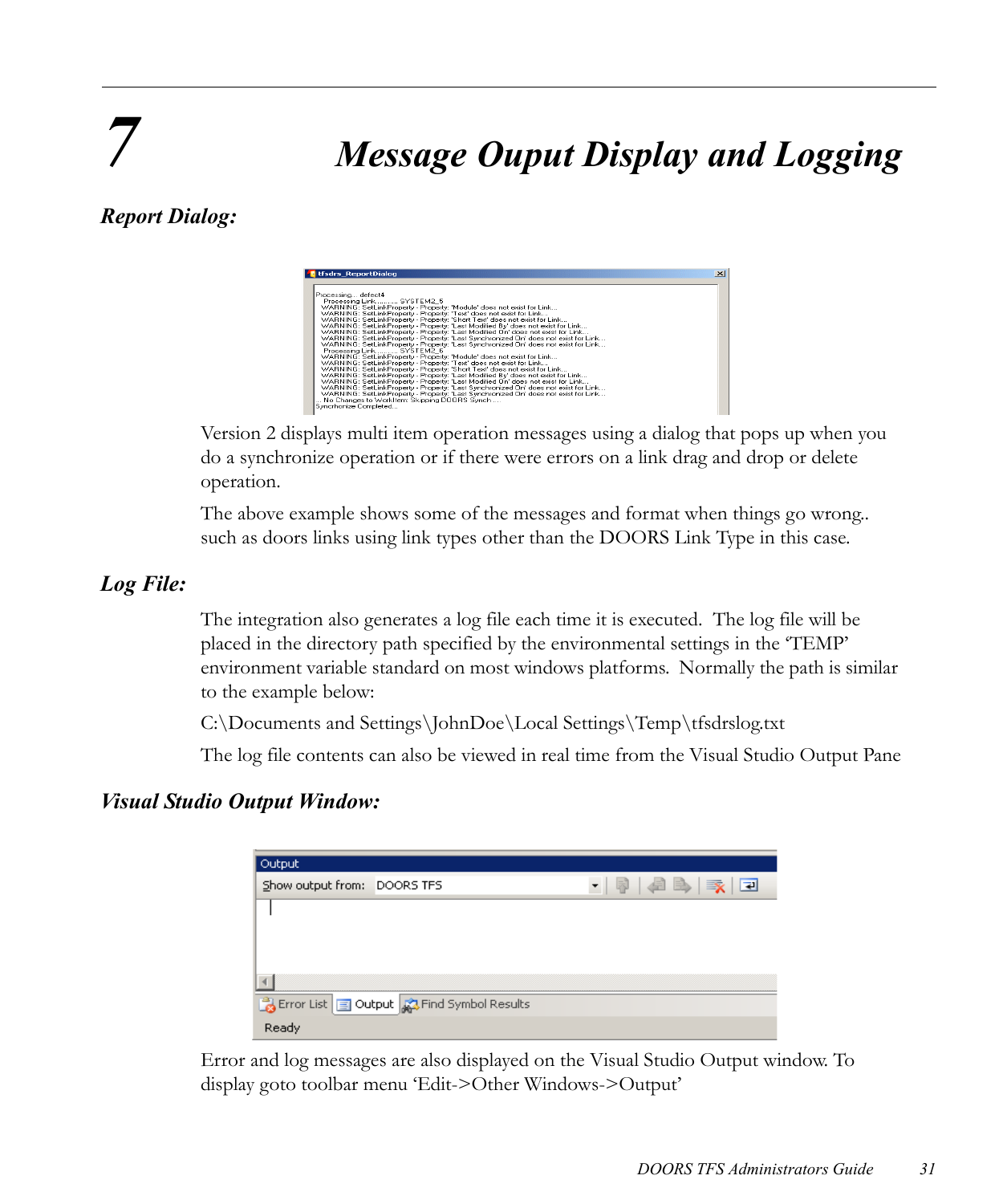### *8 DOORS Proxy Item*

<span id="page-32-0"></span>

| 448<br>All Work Items [Results]<br>Start Page |                                                                                             |  |  |  |  |
|-----------------------------------------------|---------------------------------------------------------------------------------------------|--|--|--|--|
| oorsProxy 448                                 |                                                                                             |  |  |  |  |
| URL:                                          | doors://JOHN3:36690/?version=28prodID=08urn=urn:telelogic::1-496ac77e7a1d2ffb-O-11-00000080 |  |  |  |  |
| Object Id:                                    | UC11                                                                                        |  |  |  |  |
| Module:                                       | NovemberProjectPackage Process                                                              |  |  |  |  |
| Object Text:                                  | insert at pos 4                                                                             |  |  |  |  |
| Short Text:                                   |                                                                                             |  |  |  |  |
| Last Modified By:                             | john                                                                                        |  |  |  |  |
| Last Modified On:                             | Tuesday, November 04, 2008                                                                  |  |  |  |  |
| Last Synchronized On:                         |                                                                                             |  |  |  |  |
| Suspect Flag:                                 |                                                                                             |  |  |  |  |
| Source ID:                                    | 31                                                                                          |  |  |  |  |
| Source URL:                                   | vstfs:///WorkItemTracking/WorkItem/31                                                       |  |  |  |  |
| State:                                        | Active                                                                                      |  |  |  |  |

In order to support the extended "Link Attributes" for links of 'DoorsLinkType', a proxy/surrogate workitem object is used as recommended by Microsoft. For this version of the integration a new WorkItem type is defined (DoorsProxy) and will live in the same WorkItem DB Table.. This design requires less configuration and more Reporting capability. Normally new external link types, require a NEW SQL DB to be created to house the external proxy items.

To help isolate these proxy items from the normal WorkItems, the proxy objects live in different area paths. The first area path is called "Doors" and is a sub area under the main Project area. The second area path is called "Doors\Deleted" and is a sub area under 'Doors'. When a Link to DOORS is created a new Proxy object is created and placed into the "Doors" area. At this time the only way to filter these objects out of the "All workItems" Query is to modify the query to not accept items of type "DoorsProxy" or not accept "Blocked" items or filter for "areaPath" != @Project "/Doors"

The second area "Doors\Deleted" is used when a DOORS link is deleted USING ONE OF THE DOORS INTEGRATION DELETE OPTIONS… Normal link delete will delete the workitem link but it does not modify the DoorsProxy item and it will remain ACTIVE until an Admin clean up is performed… If the link is deleted using the integration, the DoorsProxy object will changed to a new STATE of 'Deleted' and will be moved into the 'Doors\Deleted' areaPath.. This area path if configured as instructed later, should have security settings so that 'contributors' do not have certain access rights. These restricted rights will automatically filter the DELETED items from any future queries..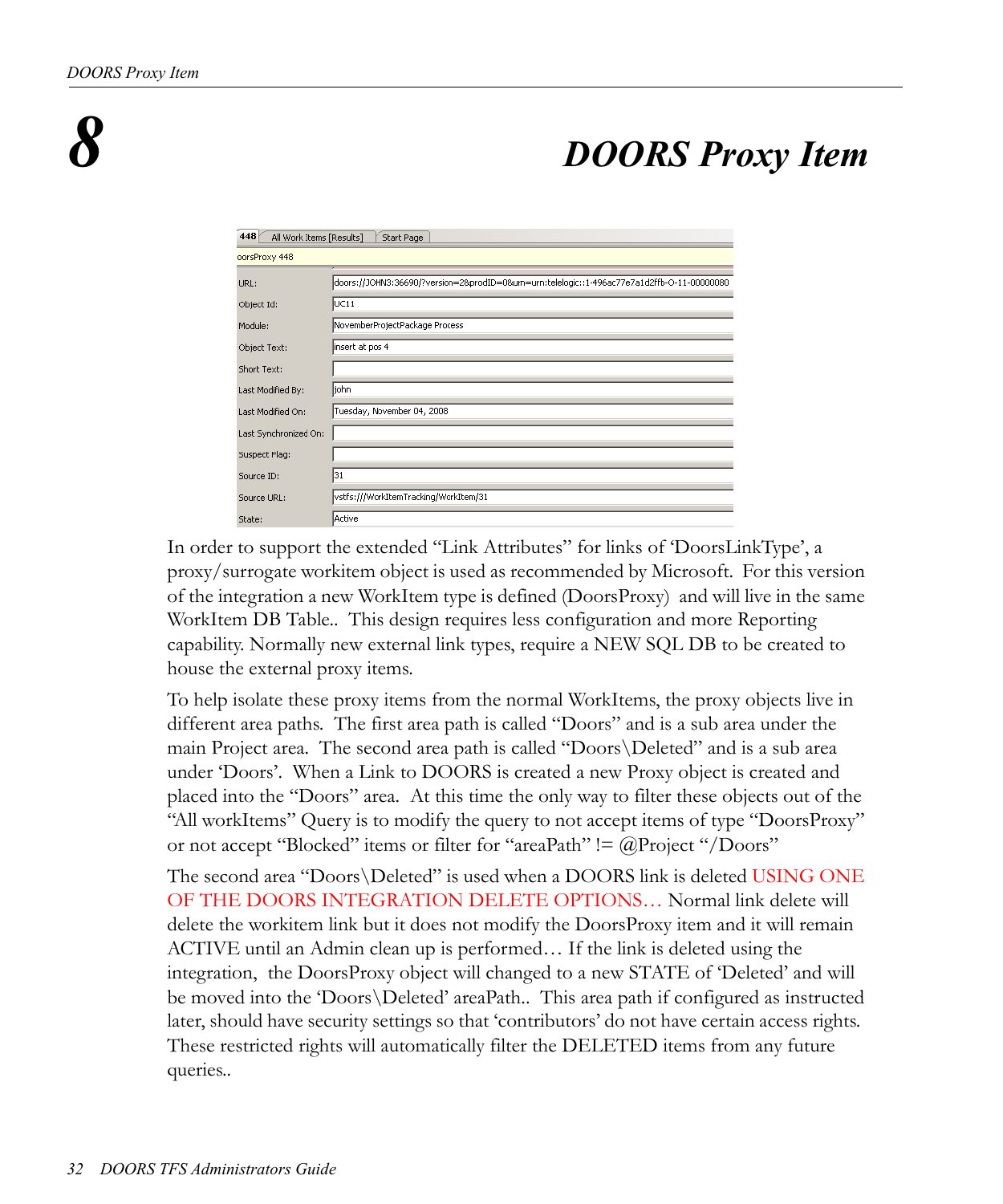The reason for not just 'deleting' the proxy object from the database is because the TFS process does not allow any workitem deletions physically from the database.. The reason is documented as to support Sarbanes Oxley compliance -which restricts deletion of data for any reason through the interface or api… However; since TFS is hosted on SQL server, a Server Admin could clean up records in the WorkItem Table and bypass the TFS Server layer.. This is only recommended for removal of DoorsProxy objects that are in a State of Deleted or have no link to an existing WorkItem

#### <span id="page-33-0"></span>*Link Attribute Change History*

 $\blacksquare$  Ge... 日国語 DoorsProxy 238 ds.tfsmadeeasy.com  $\blacktriangle$ There  $\frac{1}{\sqrt{2}}$  My Favorites Field 3: are no **B** drstest usable<br>:ontrols Work Item Templates Field 4: in this Work Items Description History Links | DOORS Links new23 | group.<br>Drag **E** 7 Team Queries Active Bugs History: an All My Team P  $\lim_{\text{onto}}$  $\blacktriangle$ Type your comment here. All Tasks All Work Items this<br>text to **Blocked Work** □ 12/30/2008 11:11:22 AM Edited by John Norris add it<br>to the Change Requi **El Show Changed Fields** Corrective Acl 3 12/30/2008 10:54:41 AM Edited by John Norris Customer Rec **El Show Changed Fields** Development **La** Issues<br>**La** Mitigation Acti 3 12/30/2008 9:19:01 AM Edited by John Norris **El Show Changed Fields** My Work Item 3 12/29/2008 3:30:30 PM Edited by John Norris Product Requi El Show Changed Fields Resolved Bug 12/29/2008 3:30:03 PM Created by John Norris **Reviews**<br>**Ligh Risks El Show Changed Fields** My Queries Documents Ėŀ

One of the added benefits of the DoorsProxy item is that an automatic change History is kept by the system

| $\exists$ 1/12/2009 2:06:16 AM | <b>Edited by QLSUser</b>                                   |                                                                                                       |
|--------------------------------|------------------------------------------------------------|-------------------------------------------------------------------------------------------------------|
| Show Changed Fields<br>Field   | Old Value                                                  | New Value                                                                                             |
| Rev                            | 1                                                          | ,                                                                                                     |
| Module                         |                                                            | NovemberProjectPackage Process                                                                        |
| Last Modified By               |                                                            | john                                                                                                  |
| Last Modified On               |                                                            | Tuesday, November 04, 2008                                                                            |
| URL.                           |                                                            | doors://JOHN3:36690/?<br>version=28.prodID=08.urn=urn:telelogic::1-<br>496ac77e7a1d2ffb-O-11-00000080 |
| <b>Object Text</b>             |                                                            | insert at pos 4                                                                                       |
| Object Id                      |                                                            | <b>UC11</b>                                                                                           |
|                                | <b>Created by OLSUser</b><br>$\equiv$ 1/12/2009 2:06:14 AM |                                                                                                       |